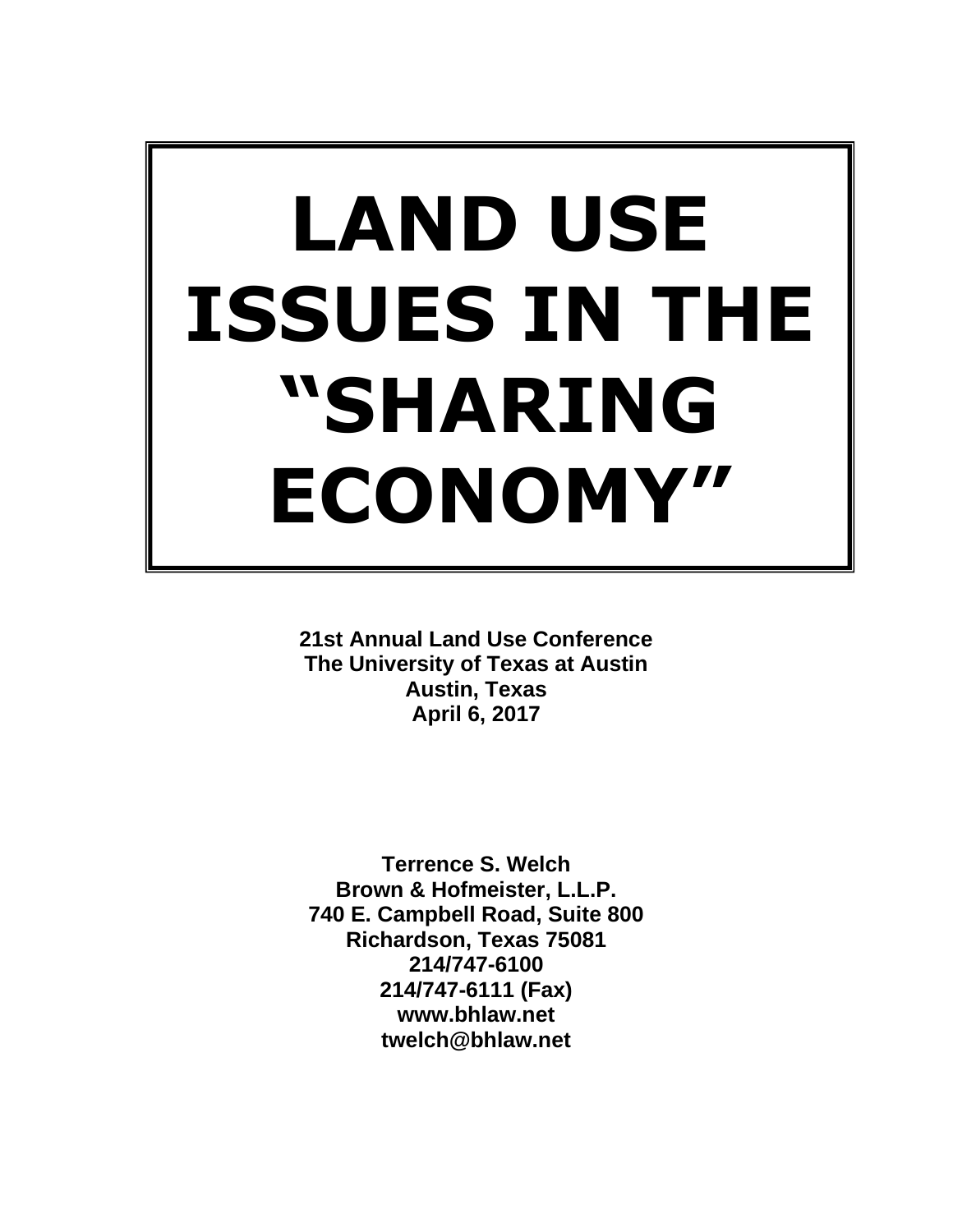#### **Terrence S. Welch**

In 1981, Terry began his legal career in the Dallas City Attorney's Office and he currently is one of the founding partners of Brown & Hofmeister, L.L.P. Since 1981, Terry has represented numerous growing communities in North Texas. He routinely represents and advises local governments on a variety of issues, including employment, land use, civil rights, police, election, natural gas drilling and other regulatory matters.

Terry received his Bachelor of Arts degree at the University of Illinois at Urbana-Champaign in 1976, his law degree in 1979 from the University of Houston College of Law and a Master of Public Affairs in 1981 at the Lyndon Baines Johnson School of Public Affairs at The University of Texas at Austin. Terry has authored and presented over 200 papers to various groups, including the American Bar Association, the Texas City Attorneys Association, the Texas Municipal League, the American Planning Association, the North Central Texas Council of Governments, CLE International, the National Business Institute and The University of Texas at Austin Continuing Legal Education Program. Terry's most recent publication was a chapter on municipal regulation of natural gas drilling in *Beyond the Fracking Wars*, published by the American Bar Association in late 2013. He has had four law review articles published in *The Review of Litigation*, *Southern Illinois University Law Journal*, *Baylor Law Review* and *The Vermont Journal of Environmental Law*. Terry also recently had published an article on urban sprawl in Texas in the *Zoning and Planning Law Report*. He was the 2004-05 Chair of the State and Local Government Law Section of the American Bar Association and Immediate Past Section Chair of the State and Local Government Relations Section of the Federal Bar Association. He also serves as the Chair of the Board of Trustees of Dallas Academy, an exceptional school for children with learning differences, located in the White Rock Lake area of East Dallas. In May 2014, Terry was appointed an adjunct member of the City of Dallas Civil Service Board and subsequently was appointed to the Civil Service Board in August 2015.

In his free time, while accepting the fact that knee replacement surgery is inevitable, Terry enjoys long distance running, having competed in 69 half-marathons as well as many other long distance races. He completed his 43rd marathon in Austin in February 2017. He has competed in the Chicago, New York, San Diego, White Rock/Dallas, Cowtown, Illinois, Marine Corps, Canadian International (Toronto), St. Louis, Austin and Berlin Marathons, all of which he ran very slowly!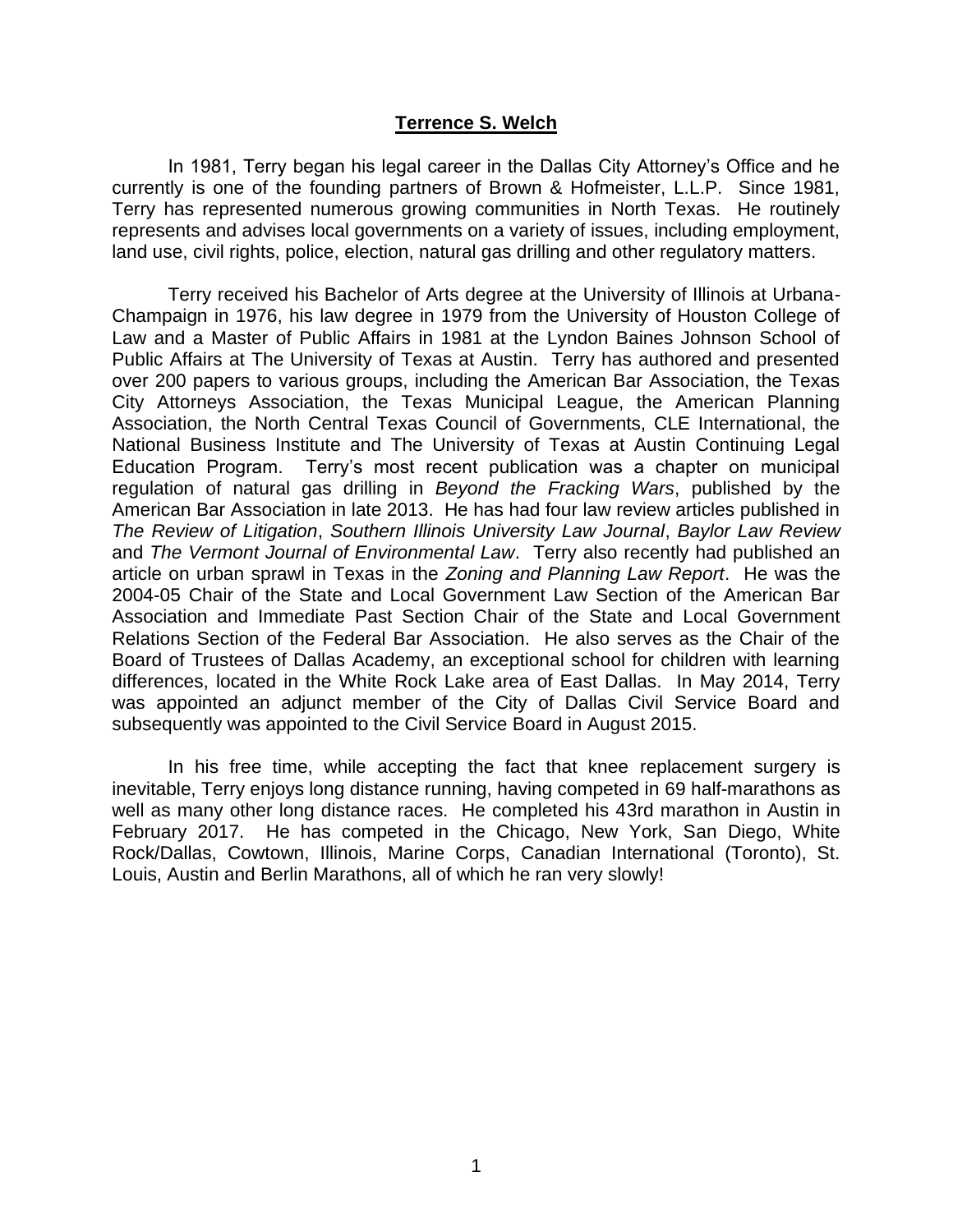#### **I.**

#### **What is the "Sharing Economy"?**

"Sharing economy" is an umbrella term with a wide range of meanings, often used to describe economic and social activity involving online transactions.<sup>1</sup> As the Federal Government writes, a variety of new business models have emerged in the past few years and are dramatically reshaping how services and products are provided in an expanding number of sectors. Fundamentally, sharing economy platforms use internet, smartphone and software technologies to create marketplaces that facilitate transactions between numerous peers—decentralized buyers and sellers who are frequently individuals or small entities.<sup>2</sup> Sharing economy platforms enable "the emergence of marketplaces, . . . meeting point[s] for supply and demand, making it easier for almost anyone to become a supplier of goods and services in exchange for money."<sup>3</sup> They provide transactional services in order to facilitate commercial activity between these participating buyers and sellers, in contrast with internet retailers who themselves sell goods and services directly to buyers.<sup>4</sup>

The pervasive nature of the "sharing economy" has been as described in greater detail by the U.S. Federal Trade Commission:

PricewaterhouseCoopers estimates that sharing economy marketplaces in five sectors – peer-to-peer finance, online staffing, peerto-peer accommodation, car sharing, and music/video streaming – generated \$15 billion in revenues worldwide in 2013, and projects that these revenues will rise more than twentyfold to \$335 billion by 2025. The magnitude of the sharing economy's impact has registered in the financial world as well. Some of the largest companies in this space have gone

<sup>&</sup>lt;sup>1</sup> Sharing Economy, Wikipedia, [https://en.wikipedia.org/wiki/Sharing\\_economy](https://en.wikipedia.org/wiki/Sharing_economy) (last updated Feb. 11, 2017).

<sup>2</sup> Federal Trade Commission, *The "Sharing" Economy* (November 2016) at 10 (hereinafter "FTC Report"). In June 2015 the FTC brought together legal, economic and business experts as well as stakeholders to examine competition, consumer protection and economic issues arising from sharing economy activity. The FTC also issued a request for comments and received over 2,000 public comments in response. The FTC Report describes and summarizes the ideas and issues discussed at the workshop and in comments received from the public. *See* FTC Report at 2.

<sup>&</sup>lt;sup>3</sup> FTC Report at 10, quoting CATALAN COMPETITION AUTH., PEER-TO-PEER (P2P) TRANSACTIONS AND COMPETITION 2 (2014), *attached to* Catalan Competition Authority Comment.

<sup>4</sup> FTC Report at 10.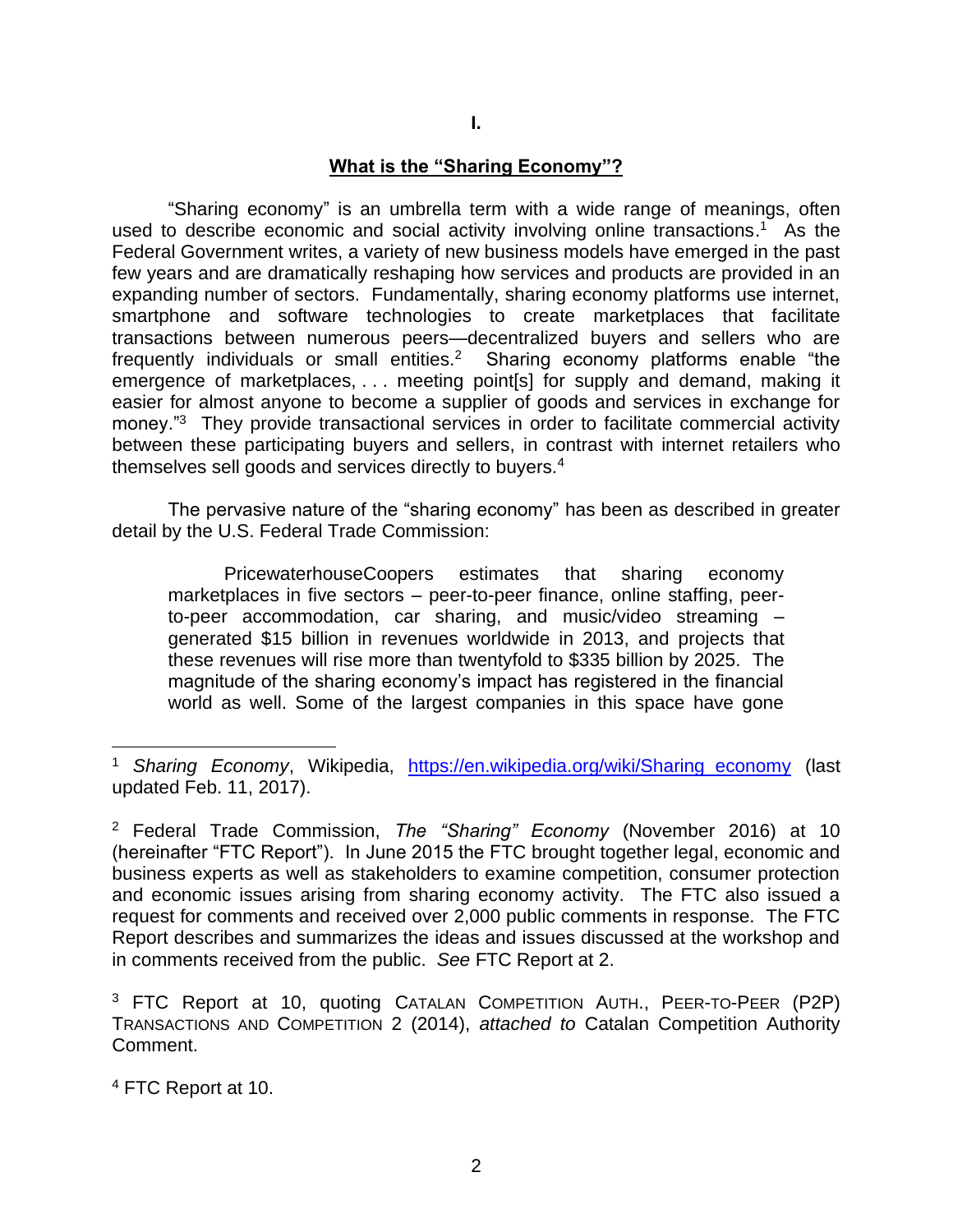through multiple rounds of funding, in some cases reflecting valuations in the tens of billions of dollars. Based on a round of funding in December 2015, Uber was valued at \$62.5 billion, while a November 2015 financing placed Airbnb's valuation at \$25.5 billion. . . . Incumbent businesses are also providing financing to sharing economy marketplaces – partnering with, investing in, or acquiring sharing economy platforms. Since the beginning of 2015, General Motors made a \$500 million investment in Lyft, valuing Lyft's equity interest at \$5.5 billion, and Apple invested \$1 billion in Didi Chuxing, China's biggest for-hire transportation platform. Hotelier Hyatt has purchased a stake in British accommodations platform OneFineStay, while Expedia paid \$3.9 billion to acquire the lodging site HomeAway.

Two sectors of the travel industry have been at the epicenter of the explosion of sharing economy activity: short-term lodging (specifically, rental stays like those provided by hotels and bed-and-breakfasts) and forhire transportation service (specifically, services akin to those provided by traditional taxis and limousines). Airbnb has become a leading platform for facilitating short-term rental transactions. Started in 2008 by roommates who rented out space in their apartment during a local convention, Airbnb reported over two million listings in over 34,000 cities, and a cumulative total of 60 million guests by the end of 2015. Platforms facilitating the provision of for-hire transportation service are often referred to as transportation network companies (or "TNCs"). The leading TNC, Uber, began operations in 2009 in San Francisco, and as of 2014 reported providing 140 million rides (including one million rides per day by yearend) and a driver base of over 162,000. Pew Research Center found that by 2015, 11 percent of American adults had used an "on-line homesharing service" and 15 percent had used "ride-hailing apps."<sup>5</sup>

The term "sharing economy" itself generates criticism. Some commentators have argued that the word "sharing" is a "misnomer" employed to mask the essentially commercial nature of the activity on these platforms. They have argued that the term misleadingly "frames technology-enabled transactions as if they were altruistic or community endeavors"<sup>6</sup> and "create[s] a halo of positive branding to avoid the discussion of what regulatory structures need to be modernized to deal with these platforms."<sup>7</sup> As the United States Department of Commerce notes, "terms such as

<sup>&</sup>lt;sup>5</sup> FTC Report at 12-13 (citations omitted).

<sup>6</sup> *Id*., quoting Natasha Singer, *Twisting Words to Make 'Sharing' Apps Seem Selfless*, N.Y. TIMES (Aug. 8, 2015).

<sup>7</sup> FTC Report at 10-11, quoting Adam Chandler, *What Should the 'Sharing Economy' Really Be Called?*, THE ATLANTIC (May 26, 2016).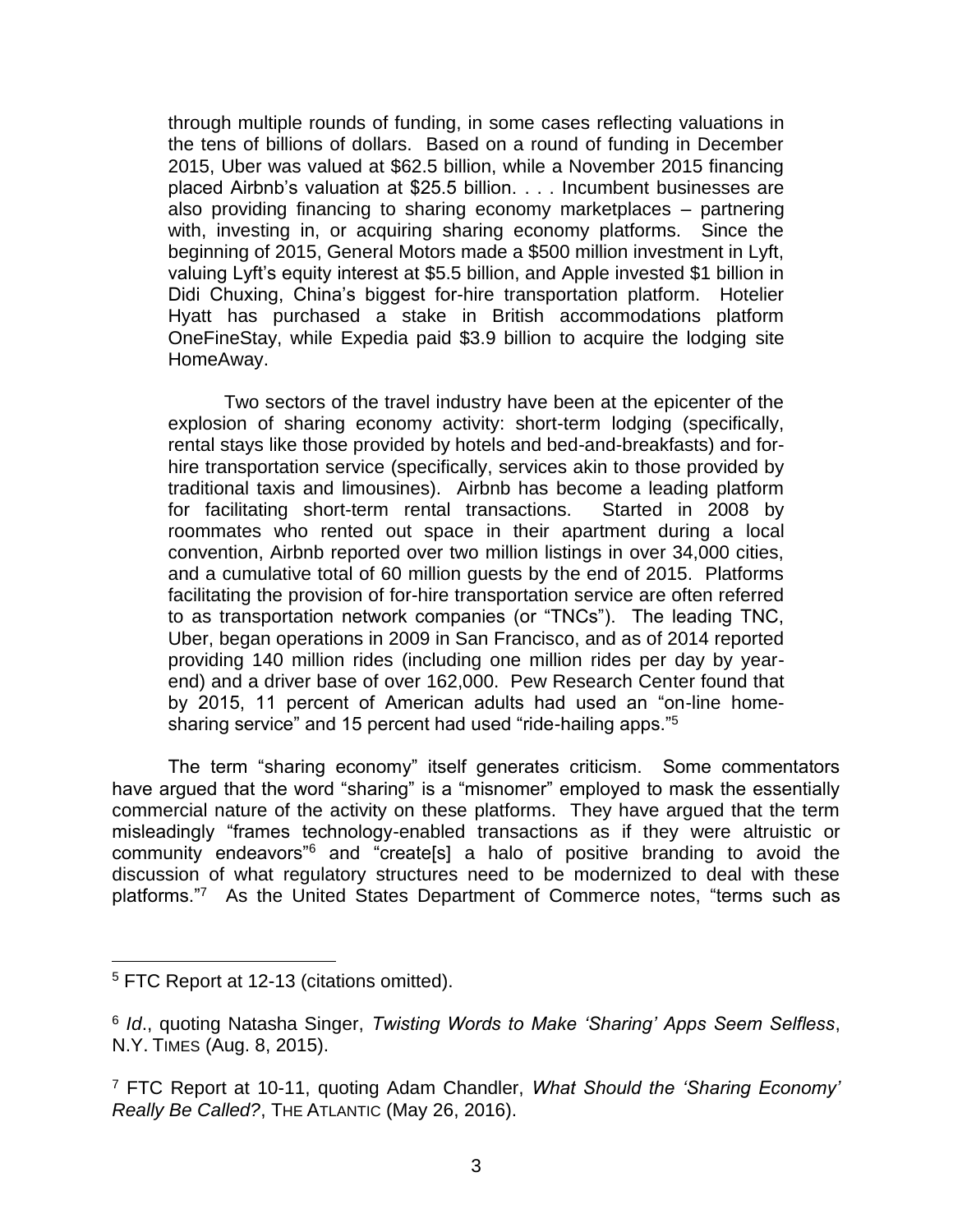'sharing' and 'collaborative'" incorrectly "impl[y] services being provided for free" although "service providers are simply using their assets to earn money."<sup>8</sup>

While for-hire transport and short-term lodging are the two sectors of the sharing economy that generate the most public controversy and debate, including the degree to which government should regulate them, this paper will attempt to address the broader concept of "sharing" land use issues, focusing on those issues associated with peer-topeer commercial transactions such as short-term rentals and homestays.

#### **II.**

#### **Short-Term Lodging and Land Use/Regulatory Issues**

Lodging platforms, such as Airbnb, $9$  HomeAway, and VRBO, facilitate the rental of private residences on a short-term basis. Generally, prospective hosts register a residence with a platform – providing descriptions, pictures, available dates, and other information useful to prospective renters. The platform provides the app, links to relevant information, advice regarding how to advertise and provide lodging services, and some rules for participants using the site. The platform may inform prospective hosts of potentially applicable regulations, but leaves compliance up to the hosts. Prospective renters also can register as users with a short-term lodging platform, allowing them to search, identify options, contact hosts, and reach a rental agreement. The platform receives and holds the rental payment, disbursing the amount after deducting its fee and only after the renter has arrived. The platform also provides an opportunity for both hosts and renters to rate their transactions.<sup>10</sup>

Short-term lodging platforms greatly reduce the barriers to supplying short-term rental lodging. Hosts have low costs of supply because they can rent out their own homes, and can obtain access to a wide pool of potential customers simply by listing their residences. Renters benefit from the increased supply and variety of lodgings. In the short-term lodging sector, platforms such as Airbnb have had an enormous impact on the number and variety of short-term rentals in many cities across the country and around the world. Some analyses suggest that previously many of the customers

<sup>8</sup> Rudy Telles, Jr., Office of Chief Economist, U.S. Dept. of Commerce, *Issue Brief #01- 16, Digital Matching Firms: A New Definition in the "Sharing Economy" Space* 4 (June 3, 2016).

<sup>&</sup>lt;sup>9</sup> Airbnb, a San Francisco startup, was founded in 2008 by roommates who offered space on air mattresses to help pay their rent. Erich Eiselt, *Airbnb: Innovation and Its Externalities*, MUNICIPAL LAWYER (November/December 2014) at 6 (hereinafter "Eiselt Article").

 $10$  FTC Report at 69 (citations omitted). In this paper, the terms "short-term rental," "homeshare" and "homestay" are used interchangeably.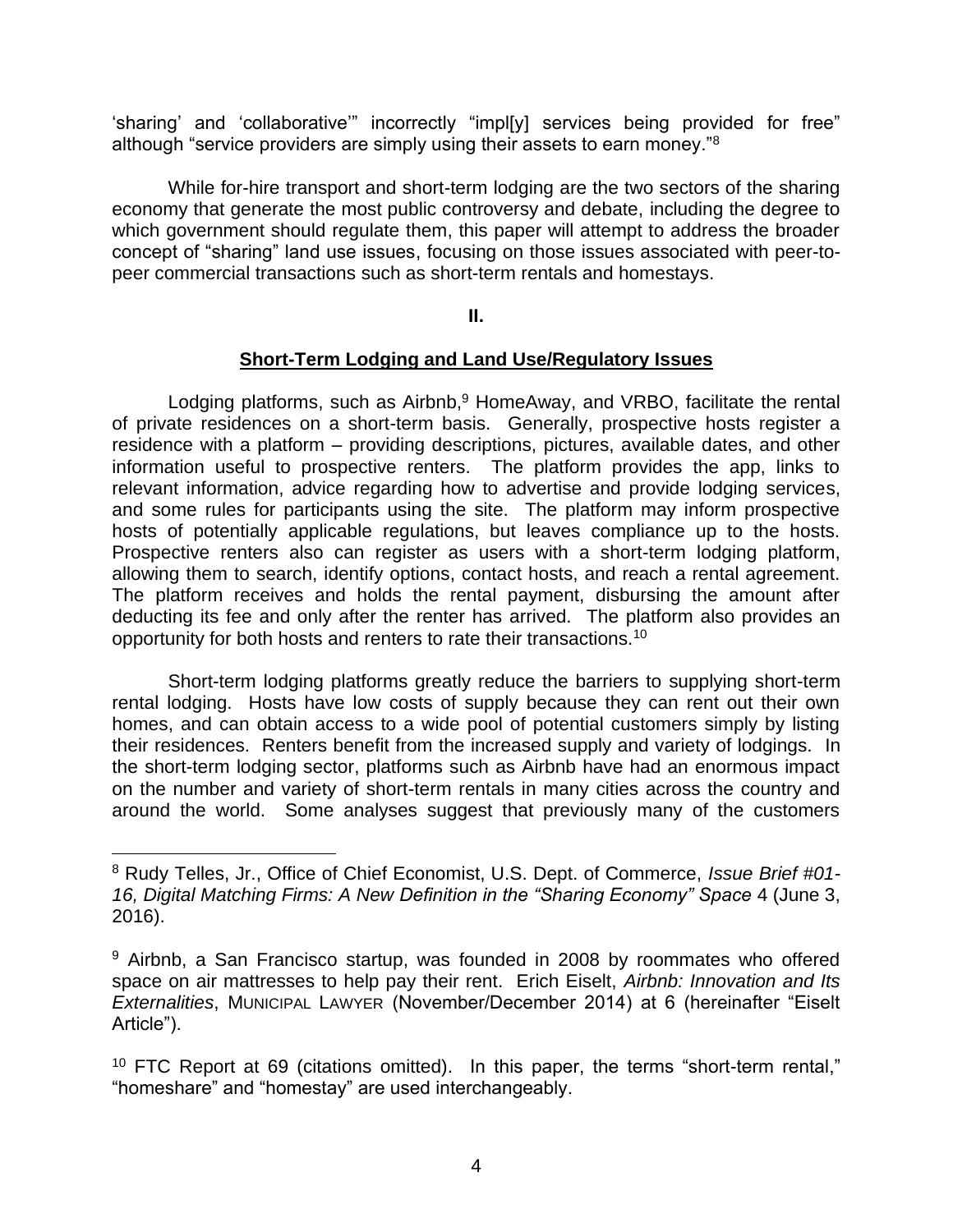served would not otherwise have rented lodgings, and that competitive impacts have been concentrated on lower-end hotels and bed-and-breakfasts. For a period, some major hotel industry leaders downplayed the degree of competition between their businesses and Airbnb.<sup>11</sup> At the June 2015 FTC Workshop, Airbnb's representative expressed a similar view, stating that Airbnb is "not competing" with hotels, and that, despite Airbnb's success, "hotels are as full as they've ever been, and are able to charge historically high rates." There is evidence, however, that Airbnb hosts currently place competitive pressure on hotels and bed-and-breakfasts. FTC Workshop commenter Hudson Area Lodging reported that "more than a dozen legitimate B&Bs have closed since Airbnb's inception in 2008." Another commenter, the Hotel Association of New York City, commissioned a study that concluded New York City hotels lost nearly 2.9 million room nights, or over \$450 million, to Airbnb hosts over a one-year period. Indeed, some industry sources report that some hotels are opening to compete directly with Airbnb's offerings, learning how to adopt some of Airbnb's business strategies, and others are even listing their available rooms on Airbnb.<sup>12</sup>

It is evident that short-term lodging platforms and Airbnb in particular have revolutionized the short-term rental market, much to the consternation of traditional hotels, motels and bed-and-breakfasts. At the end of 2015, it was estimated that Airbnb had 600,000 "hosts" across 192 countries around the world. As one columnist noted, Airbnb has "become especially proficient in the alchemy of urban lodging, converting downtown residential condos and apartments into gold-mines."<sup>13</sup> Airbnb positions itself in the middle of the rental transaction, charging the renter a commission of between 6% to 12% on top of the rental price, while exacting a 3% listing fee from the host. State and local taxes may be added onto the final price.<sup>14</sup>

# **A. Battling the Hotel Industry and Landlords**

As referenced above, it is not surprising that the hotel industry feels threatened by Airbnb and other similar platforms. Municipalities with large hotel constituencies (New York City, Las Vegas, New Orleans, and San Francisco, among others) are in the forefront of these battles. New York City, for example, is estimated to generate a staggering \$1.4 billion annually in real estate and hotel occupancy taxes, as well as hundreds of millions of dollars in annual payroll taxes. New York City hotels employ 400,000 union employees—a potent political force—and hotel industry groups complain

<sup>11</sup> *Id*. at 69-70 (citations omitted).

<sup>&</sup>lt;sup>12</sup> *Id.* at 70-71 (citations omitted).

<sup>13</sup> Eiselt Article at 6.

 $14$  *Id.*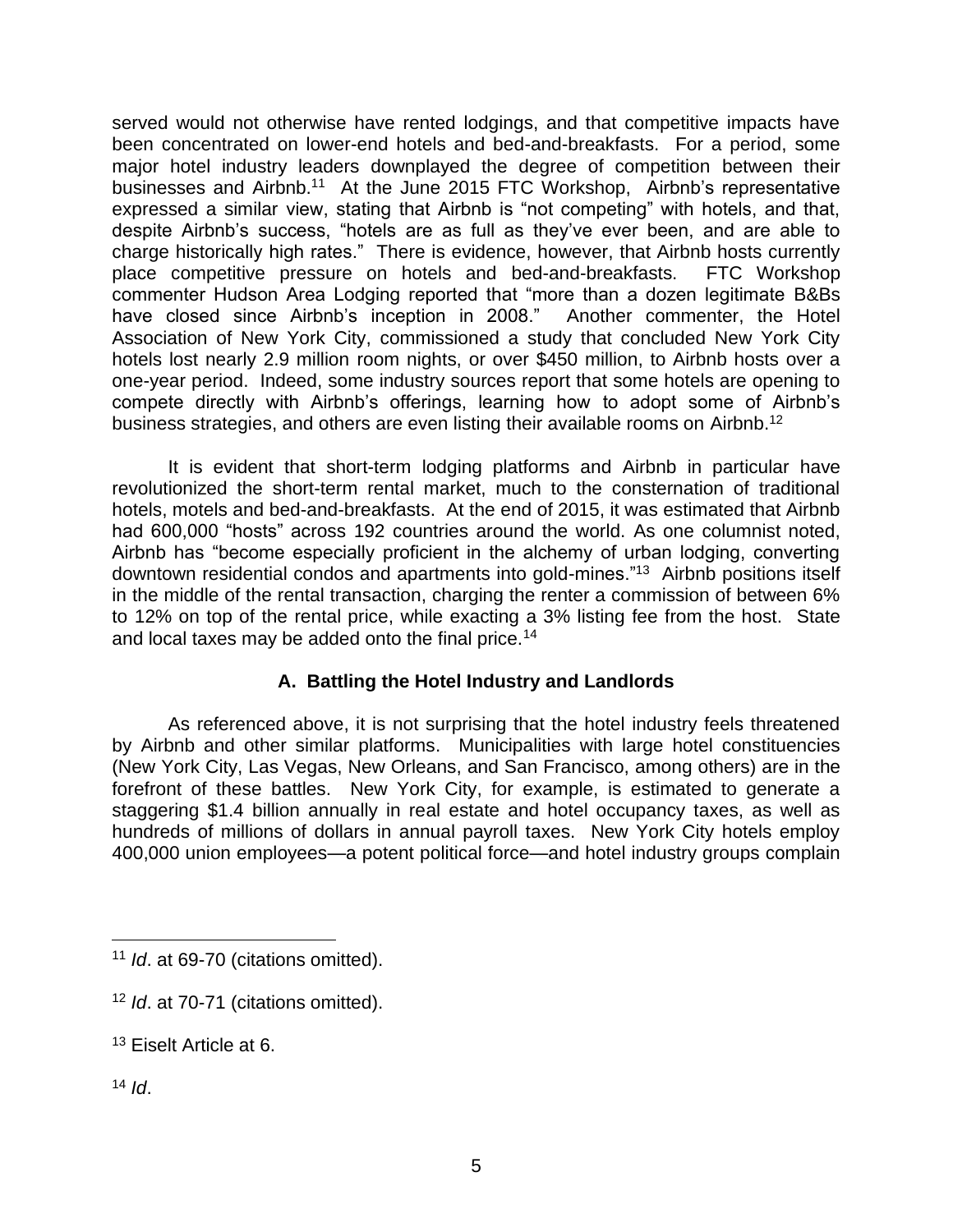that Airbnb engages in unfair competition by not paying lodging taxes, as well as not complying with local zoning and safety regulations.<sup>15</sup>

As the Federal Trade Commission Report reflects, hotels and B&Bs repeatedly have called for state and local regulators to set standards applicable to all participants to create a level playing field. Hotel representatives contend that everyone "should play by the same rules" to protect consumer safety, security and the integrity of neighborhoods and communities. Further, they contend that the failure to enforce such requirements prevents the achievement of regulatory goals and creates an unfair competitive advantage for hosts using Airbnb or similar platforms, thereby creating "an uneven playing field." 16

Similarly disgruntled are individual or corporate landlords who find that their supposed long-term tenants are making money by offering lodging to strangers.

A small-time version of this battle unfolded in June [2014], as a New Yorker began eviction proceedings and sought recovery on unjust enrichment grounds where her tenant was re-renting her \$1,463 a month, rent-stabilized two-bedroom Tribeca apartment for \$250 per night.<sup>17</sup>

Apparently the owner of the apartment building discovered what the tenant was up to after a visitor from Spain strung up a banner from the tenant's fourth-floor fire escape to welcome friends.<sup>18</sup> The tenant is now facing eviction and has started a gofundme page ("Save Eileen from Eviction!") to assist in paying her legal fees.<sup>19</sup> Some larger landlords in New York City have taken a different, more proactive approach. "The Airbnb-enabled illegal sublet movement has led at least one large . . . property owner, the Ideal Companies, to 'deputize' resident managers as 'Airbnb marshals.' Their mission? To identify renters who have become short-term landlords and are skirting rent stabilization laws."<sup>20</sup>

<sup>15</sup> *Id*. at 7.

<sup>16</sup> FTC Report at 71 (citations omitted),

 $17$  *Id.* 

<sup>18</sup> [http://nypost.com/2015/05/13/artist-who-rented-apartment-on-airbnb-facing-multiple](http://nypost.com/2015/05/13/artist-who-rented-apartment-on-airbnb-facing-multiple-legal-woes/)[legal-woes/.](http://nypost.com/2015/05/13/artist-who-rented-apartment-on-airbnb-facing-multiple-legal-woes/) The tenant faced additional legal woes—she was going through a divorce and allegedly neglected to show any income derived from her Airbnb rentals. *Id*.

<sup>19</sup> As of late February 2017, the tenant, Eileen Hickey-Hulme had raised \$10,130 of her \$15,000 goal. *See* [https://www.gofundme.com/saveeileenfromeviction.](https://www.gofundme.com/saveeileenfromeviction)

<sup>20</sup> Eiselt Article at 7 (citation omitted).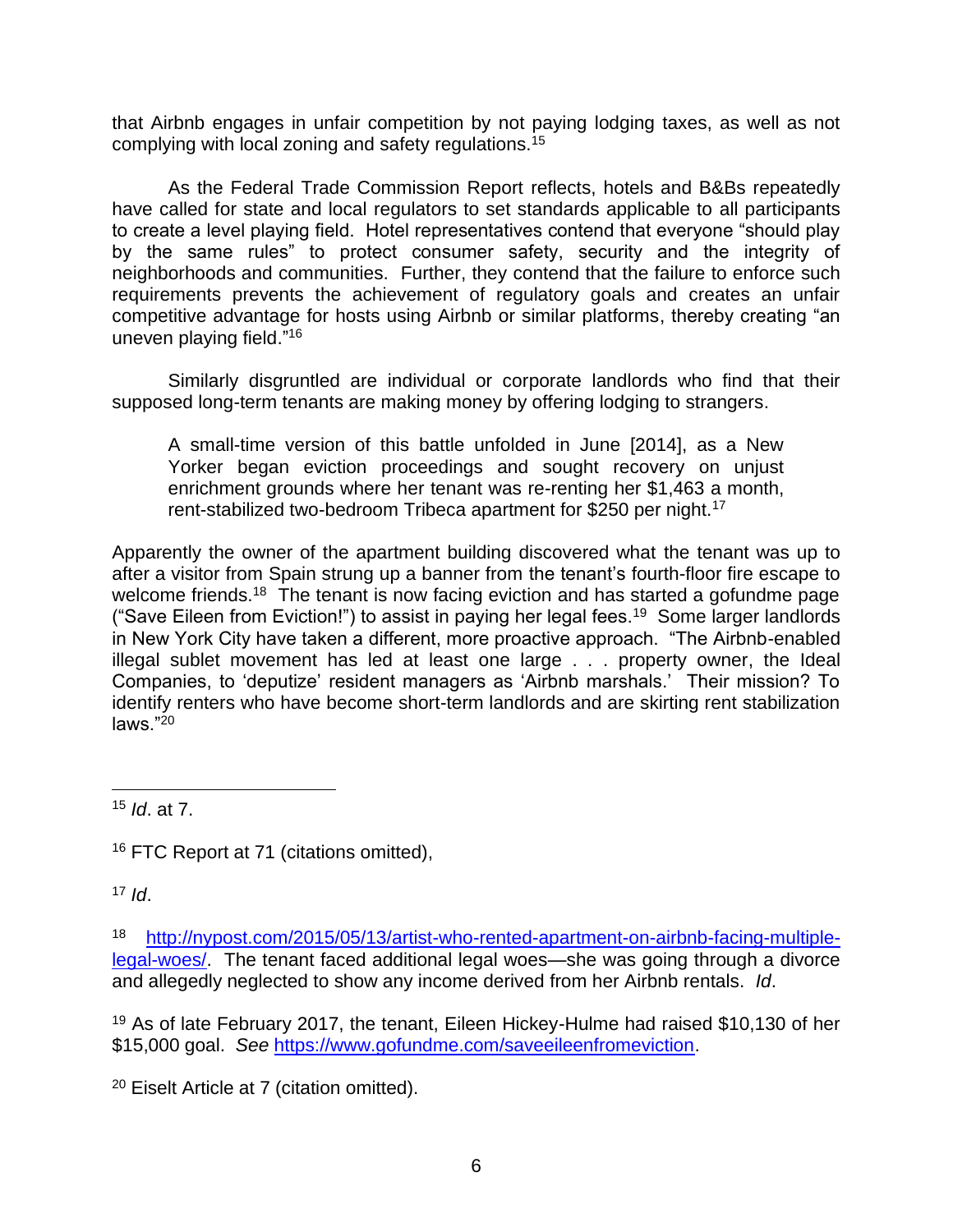# **B. Renters May Also Experience Problems**

It is undisputed that renters benefit from the increased supply and variety of lodgings—a host's residence may be cheaper than a hotel room and better meet the renter's individual preferences, such as an interest in staying in a residential neighborhood with few or no traditional hotels nearby. Airbnb reports that spillover benefits may result from the availability of lower-priced offerings through Airbnb, with travelers visiting cities more often and for longer stays, or spending some of their costsavings on restaurants or entertainment.<sup>21</sup> On occasion, however, renters have found that their homes or apartments have been trashed or used for illicit activities. While insurance may cover such damage, the use of a home or an apartment for illicit activities is more problematic. An acquaintance of the author described the damage done to her home in Austin that she rented out for the Formula One races in 2015: a large drunken party had been held in her home on a weekend night, the front door had been removed, furniture was stolen or destroyed, carpeting was severely damaged, and an attempt had been made to pry open the garage door to gain entry into the garage, where family heirlooms and antiques had been stored for safekeeping during the rental period. While previous years' rentals had covered the annual mortgage costs for the home, the insurance she maintained did not cover the damage she incurred during the 2015 rental period.

One Airbnb renter found out that his New York City apartment had been used to host a "XXX Freak Fest." The prostitution trade also has found that high-end urban apartments, rented from unknowing owners for short periods of time through Airbnb or other platforms, can provide both greater profits and privacy than costly hotels with nosey front desk clerks. As one sex trade worker told the *New York Post*, "[i]t's more discreet and much cheaper than the Waldorf."<sup>22</sup>

# **C. Municipal Issues with Airbnb and Short-Term Rentals/Homestays**

Should local governments treat short-term rentals differently than hotels and bedand-breakfasts? First and foremost, do short-term rentals even qualify as zoning issues, or are they purely non-zoning regulatory matters involving issues such as inspections, licenses, insurance requirements and other safety concerns? While hotels often offer scores or hundreds of separate rooms in one facility, with a full staff of professionals providing a range of services for guests, B&Bs usually offer more personalized service with multiple rooms. In contrast, Airbnb hosts generally offer a single residential unit (apartment, house or room), often operating on a part-time basis with limited professional training and experience.<sup>23</sup> Not surprisingly, at the June 2015

<sup>&</sup>lt;sup>21</sup> FTC Report at 69-70 (citations omitted).

<sup>22</sup> Eiselt Article at 7, citing an April 4, 2014, article in the *New York Post*.

<sup>&</sup>lt;sup>23</sup> FTC Report at 75 (citations omitted).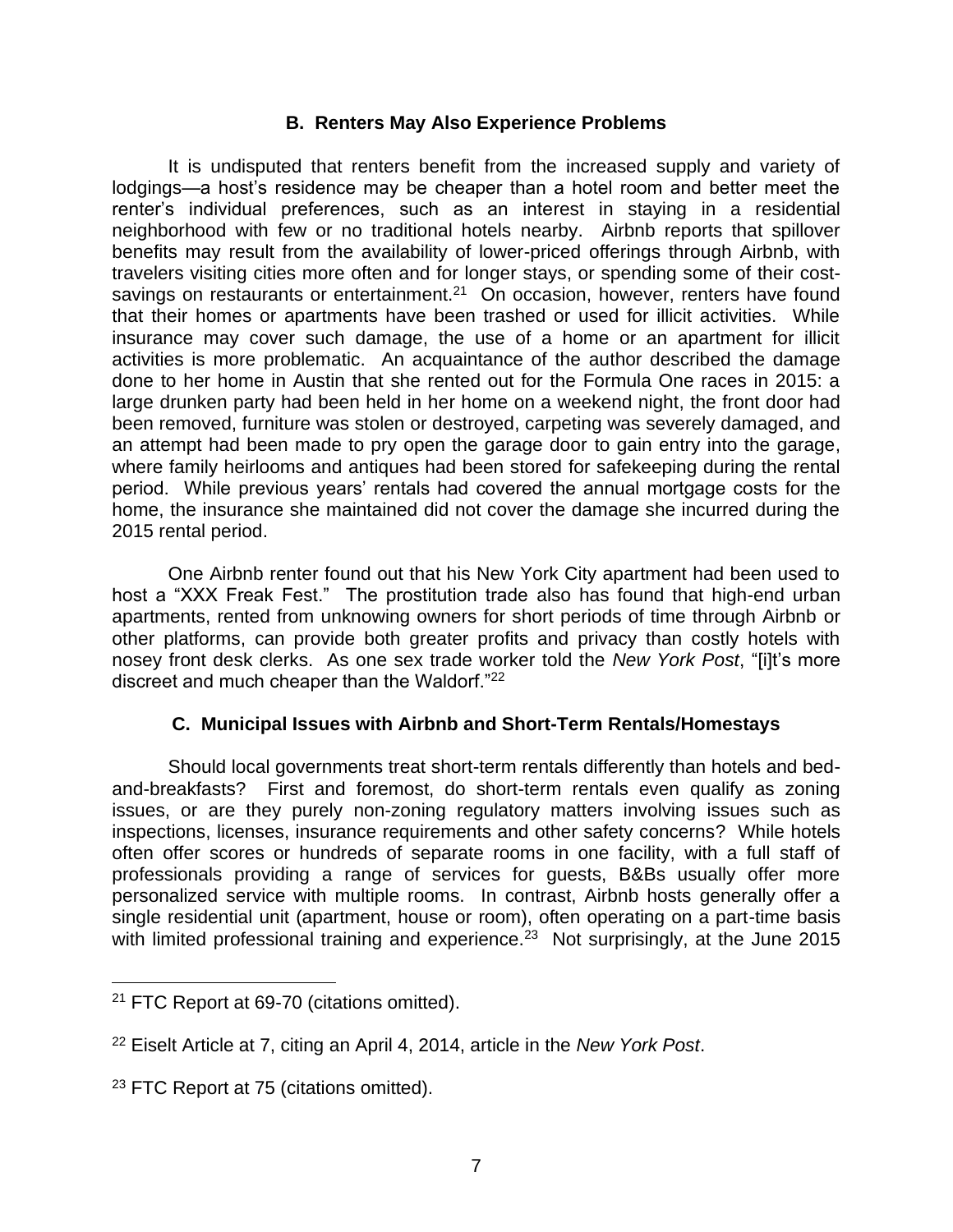FTC Workshop, Airbnb described its activities as not being commercial in nature, rather personal, and should not be subject to the regulatory (including zoning) requirements placed on hotels. The hotel industry countered that argument, characterizing Airbnb as both commercial in nature and operating as "a vast illegal virtual hotel, without any of the safeguards provided by real hotels."<sup>24</sup> What's a city to do?

The answer may be—and let me emphasize the word "may"—quite a lot; however, as discussed below, most Texas cities have not ventured into the regulation of short-term rentals such as Airbnb or HomeAway. The areas of municipal regulatory concern for short-term rentals and homestays are numerous.

# **1. Number of Days of Leasing**

In the United States it is not unusual for cities to adopt zoning or similar regulations on the short-term leasing of units in residential neighborhoods as a means of protecting and promoting the quality of residential neighborhoods. A fairly standard restriction in many cities around the nation sets a minimum term for the leasing of residential units, such as 30 days. Such a restriction, however, could substantially inhibit the leasing of residences with Airbnb, for example, by precluding hosts from engaging in short-term rentals of their primary residences or from turning a residential unit into a full-time short-term rental unit.<sup>25</sup> Short-term rentals (for 30 or fewer days, for example) may have an adverse impact on the quality of life of neighbors, particularly in apartment buildings, due to increased noise, traffic, parties, trash, and comings and goings by strangers. In response, several Airbnb hosts contend that such problems can be addressed by giving condominium boards or homeowners associations sufficient authority to address such issues, with the adoption of "Airbnb-friendly" or "Airbnb-free" policies, enabling renters or buyers to choose residences based on their preferences.<sup>26</sup> For example, New York City banned short-term rentals of entire apartments in 2010 while a San Francisco ordinance caps temporary rentals of whole homes at 90 days but allows a room in a home to be rented 365 days a year.<sup>27</sup> In any event, evidence from around the nation certainly suggests that most short-term rentals/homestays are for fewer than 30 days, and the ordinances in Texas that address this issue (Austin and San Angelo, as addressed later in this paper) have utilized 30 days as the demarcation between short-term and long-term rentals.

<sup>24</sup> *Id*. at 76 (citations omitted).

<sup>25</sup> *Id*. at 85-86 (citations omitted).

<sup>26</sup> *Id*. at 86-87 (citations omitted).

<sup>27</sup> [http://www.dallasnews.com/news/news/2015/05/10/websites-let-dallas-area](http://www.dallasnews.com/news/news/2015/05/10/websites-let-dallas-area-homeowners-quietly-dabble-as-hoteliers)[homeowners-quietly-dabble-as-hoteliers.](http://www.dallasnews.com/news/news/2015/05/10/websites-let-dallas-area-homeowners-quietly-dabble-as-hoteliers)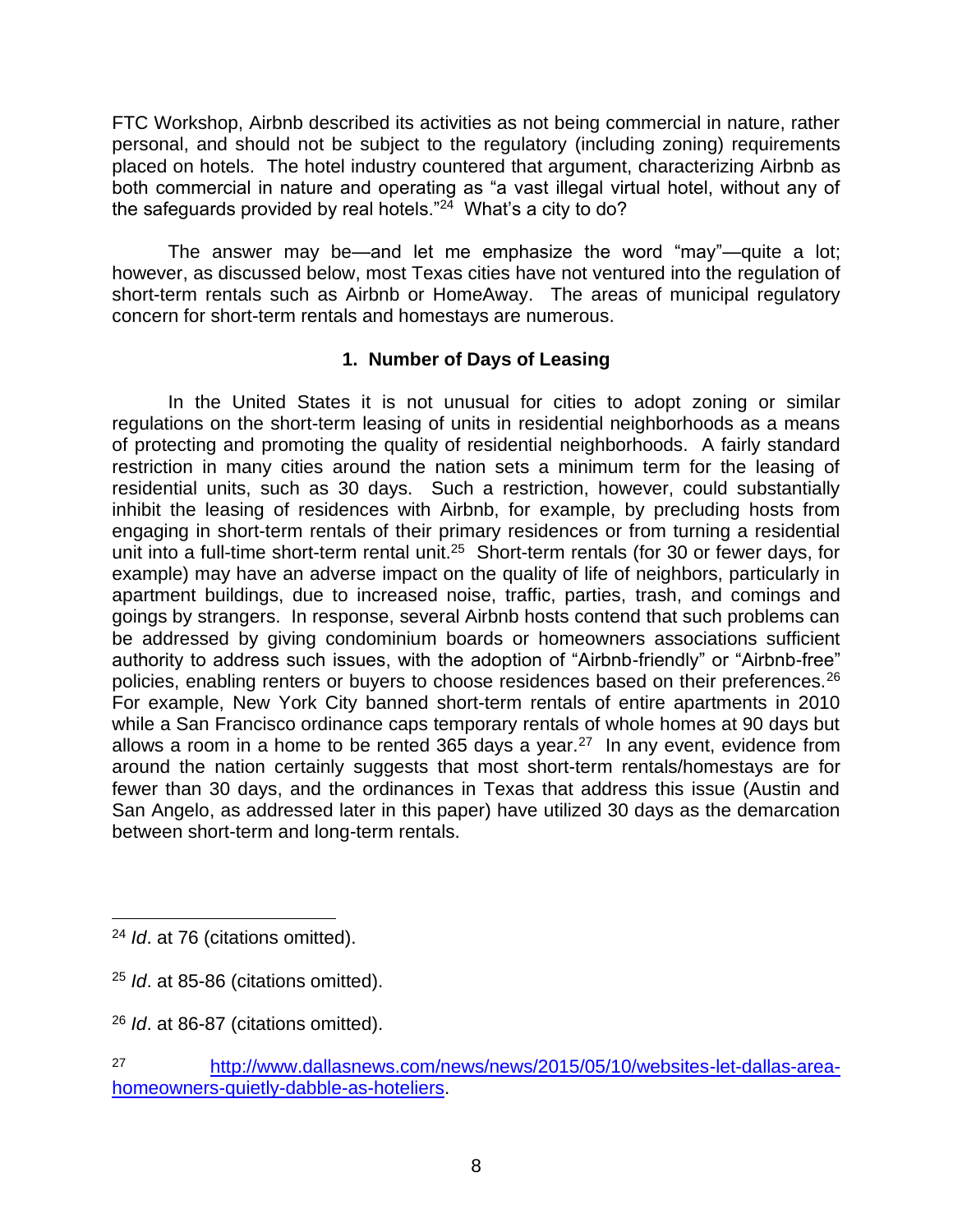# **2. "Owner Occupancy" or "Owner Presence" Required?**

 A sticking point for drafting ordinances that regulate short-term rentals has been the extent to which owners should be involved in the short-term rental or homestay. A distinction between "owner occupancy" and "owner presence" has arisen in some cities: the former requires that the host show proof of occupancy of the room he or she is renting out, and the latter requires that the host be physically present for the duration of the homestay. In many cities, neighborhood groups have advocated for an owner presence requirement, citing concerns that residential neighborhoods could become overrun with "transient populations," or strangers who could rent out residential homes and would not be known by or accountable to neighbors. San Luis Obispo, California, passed a comprehensive ordinance which requires that the dwelling be owneroccupied; however, owner presence is encouraged but not mandated due to difficulties in enforcing such a requirement. To alleviate neighborhood concerns, the city requires homestay hosts or a "designated responsible party" to be within a 15-minute drive of the property and available via telephone 24 hours a day, seven days a week while rentals are occurring.<sup>28</sup> On the other hand, Madison, Wisconsin, mandates that homestays must be owner-occupied, but makes no reference to owner presence or designated responsible parties. The increase in paperwork associated with designated responsible parties may be cost-prohibitive and difficult to enforce. Some cities, such as Washington, D.C., and Indianapolis, have opted not to regulate short-term rentals at all, even foregoing any hotel or room taxes.<sup>29</sup> Regardless whether "owner occupancy" or "owner presence" is required by a local ordinance, this is a critical issue and greatly impacts the number of qualifying properties for short-term rentals.

# **3. Inspections or Licenses**

In cities that have opted to regulate short-term rentals or homestays, adherence to building codes has emerged as a major safety concern. Cities generally want to protect the integrity of buildings, especially by regulating fire escapes, energy usage and occupancy limitations, among others. As a consequence, some cities require inspections or licenses for short-term rentals. Madison limits how often people can rent space, how many rentals must occur before the city can collect taxes, and how often hosts must rent out their space before inspections are required. After a certain number of rentals, the city requires inspection to ensure adherence to building codes. Cities such as Indianapolis and Philadelphia have not adopted short-term rental ordinances, choosing instead to rely on reports from neighbors to resolve issues on a case-by-case basis.<sup>30</sup> The City of Austin arguably has adopted the strongest regulatory scheme in

<sup>30</sup> *Id*. at 23-24.

<sup>28</sup> National League of Cities, *Cities, the Sharing Economy and What's Next* (2015) at 22 (hereinafter "NLC Report").

<sup>29</sup> NLC Report at 22-23.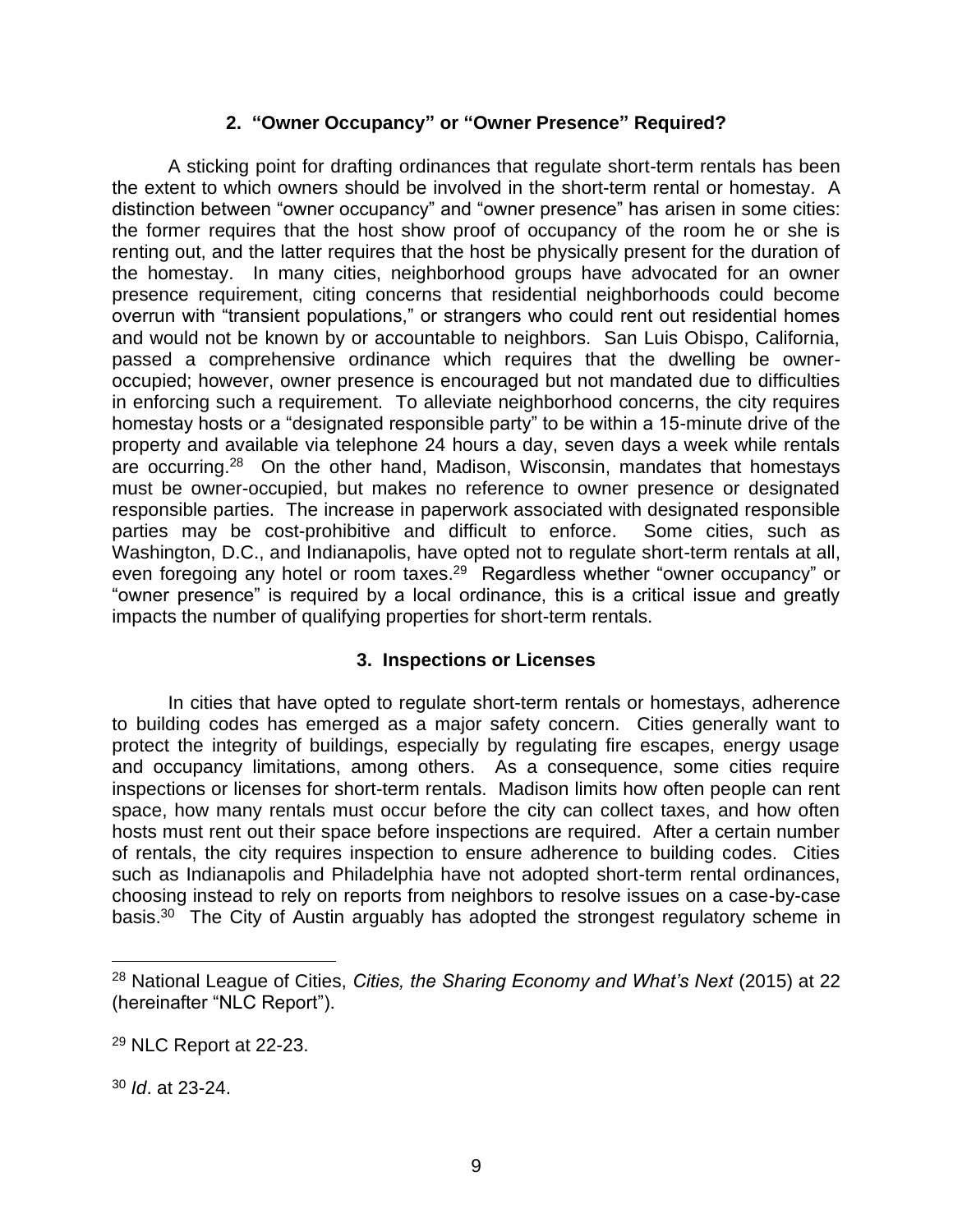Texas for short-term rentals and homestays, and its detailed licensing scheme is described later in this paper.

#### **4. Insurance**

A major concern for hosts and renters is whether there is adequate property and liability insurance, either to protect the injured renter or the host who returns home to find his or her residence trashed. Personal homeowners or renters insurance policies generally exclude most or all liability arising out of the use of the insured's property for commercial purposes. As the FTC Report notes, "[u]nfortunately, sharing economy participants often do not recognize their potential exposure for injury," with a California PUC Commissioner warning that "those renting from hosts need to ask, if 'you get a place through Airbnb and you have a slip and fall, are you covered?'"<sup>31</sup>

In response to such concerns, Airbnb offers two insurance policies covering major risks faced by the parties transacting over the site. First, Airbnb offers a "host guarantee" protecting hosts from loss due to damage to their residence caused by renters. Second, Airbnb offers insurance coverage for hosts' liability for injuries to guests during a stay booked through Airbnb. While this insurance initially covered only losses not covered by other insurance (*e.g.*, by renters or homeowners insurance, if applicable), Airbnb subsequently expanded it to provide primary coverage for all losses.<sup>32</sup> Several cities around the nation, including Austin, have requirements for at least minimal amounts of insurance, whether through the host's personal insurance carrier or the lodging platform.

# **5. Payment of Hotel Occupancy Taxes**

A major concern of state and local governments is whether they are receiving payments of applicable taxes from sharing economy providers. The foremost motivation for becoming a platform supplier is to earn an income, which is generally subject to state and federal income taxes. The principal concern for local governments, of course, is sector-specific taxes—most often, the payment of hotel occupancy taxes by the renter. Short-term rentals of hotel rooms or bed-and-breakfast rooms are subject to such taxes, but as the Federal Trade Commission considered, Airbnb hosts largely fail to pay them, thus depriving local governments of a source of tax revenue and placing "traditional" providers (hotels and B&Bs) at an unfair competitive disadvantage.<sup>33</sup> As one FTC Workshop participant stated about the failure of hosts to

<sup>32</sup> *Id*.

<sup>&</sup>lt;sup>31</sup> FTC Report at 83 (citations omitted).

<sup>33</sup> *Id*. at 84 (citations omitted).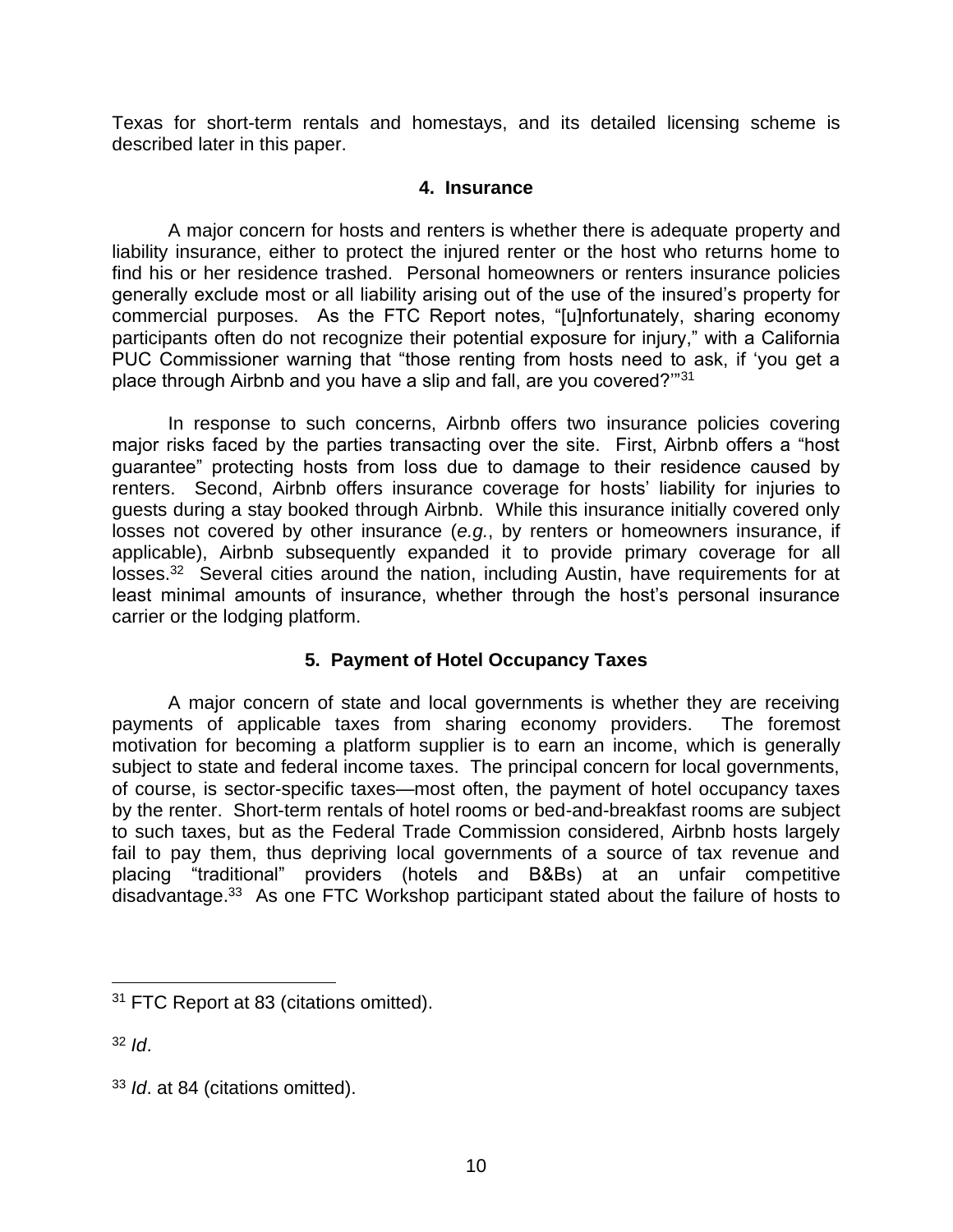collect taxes, "[w]e don't always think that the tax is owed, because someone doing this a week a year is not a hotel."<sup>34</sup>

Airbnb does collect local taxes in some jurisdictions—for example, in Portland, Oregon, San Francisco and San Jose—but hotel industry representatives have noted that Airbnb offers to collect taxes only if the municipality agrees to change its regulations to ease restrictions on short-term rentals.<sup>35</sup> In Texas, the City of Austin by ordinance requires that short-term rentals are subject to and must show proof of payment of the city's hotel occupancy tax.<sup>36</sup>

# **6. Impacts on Affordable Housing Stock**

As commentators note, the interplay between short-term rentals/homesharing and affordable housing is indeed complicated. On one hand, homesharing can provide supplemental income to homeowners or lessees who might otherwise be unable to afford their current rental or mortgage payments. On the other hand, short-term rentals can potentially yield landlords more profit than standard rentals, thus risking a reduction of long-term rental stock in general, and affordably-priced housing stock in particular.<sup>37</sup> The National League of Cities stated that the cities it surveyed "did not broach the topic of the socioeconomic status of the neighborhoods in which homesharing customers generally choose to board" and "[a]cquiring more information on these patterns would allow stakeholders to achieve better clarity on which communities are receiving supplemental income and perhaps experiencing enhanced affordability."<sup>38</sup> At the present, it is safe to say that more information is needed to determine what, if any, effect short-term rentals have on affordable housing stock. Nevertheless, this is an issue for local governments, particularly in the event that a city demonstrates that shortterm rentals may have an adverse impact on affordable housing in the community.

# **7. Enforcement**

Notwithstanding how a local government opts to address short-term rentals whether adopting a purely regulatory, non-zoning ordinance or treating all short-term rentals as a traditional zoning matter—the single largest issue facing local governments is enforcement. "It is difficult to catch scofflaws in the act, expensive to deploy already-

<sup>35</sup> *Id*. at 85.

<sup>38</sup> *Id*.

<sup>34</sup> *Id*. at 85 n.537, quoting David Hantman.

<sup>36</sup> *See*, *e.g.*, Austin, Tex., Code of Ordinances § 25-2-791(B)(6) (proof of payment of hotel occupancy taxes to obtain a short-term rental license).

<sup>37</sup> NLC Report at 18.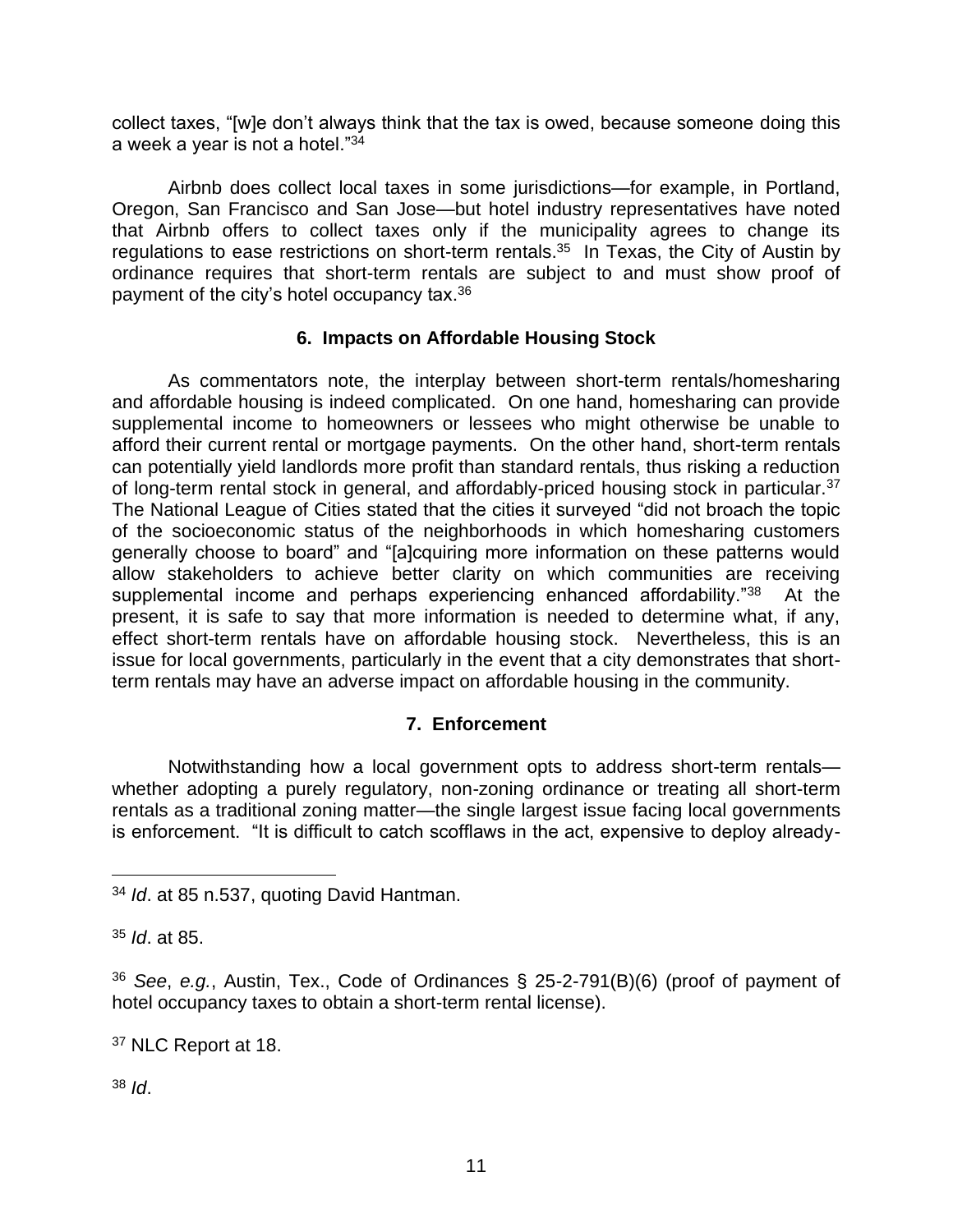busy code enforcement officers, and time-consuming to litigate when Airbnb and its free-market disciples take to the courts."<sup>39</sup> The most effective way to enforce a shortterm rental ordinance may be to follow the example of Philadelphia and Indianapolis rely on reports from neighbors to resolve issues on a case-by-case basis. Otherwise, the cost impact of enforcement may be large and financially prohibitive.

#### **III.**

#### **The Texas Experience: Municipal Regulation—and Austin Goes To Court!**

Before addressing the current Texas legislative attempt to limit local control over short-term rentals, it is abundantly clear that the overwhelming majority of Texas municipalities have few, if any, regulations on the short-term rental of property. The limited number of cities that have any marginally significant regulations relative to shortterm rentals are Austin, San Antonio, San Angelo, Galveston and Fort Worth. Fort Worth, for example, requires property owners to obtain a bed-and-breakfast permit only available to homes built before 1993 and a Galveston ordinance requires owners of short-term rentals to pay a \$50 fee and provide guests with a brochure on the city's "minimum standards of conduct," including noise limits, parking instructions and occupancy limits.<sup>40</sup> San Antonio does not offer guidance specific on short-term rentals, vacation rentals, or homesharing, outside of traditional bed-and-breakfasts, when it comes to property zoned residential. The San Antonio city code provides that residentially-zoned property shall not have accessory uses, except for home occupations. The use of a home as a temporary rental is not one of the prohibited uses for home occupations listed in the San Antonio city code. Consequently, it can be argued that earning income from renting out a home qualifies as a home occupation. The city code includes houses in the definition of hotel under the hotel occupancy tax provisions; however, San Antonio does not collect this tax from short-term rentals through sites like Airbnb.<sup>41</sup>

The City of San Angelo adopted a new short-term rental ordinance on January 17, 2017. Prior to that date, short-term rentals were not authorized by the zoning ordinance; however, after months of deliberation and many long planning commission and city council meetings, San Angelo revised its zoning ordinance to allow short-term rentals. In brief, the new ordinance mandates a conditional use permit for a short-term rental (in San Angelo's zoning ordinance, a conditional use is approved by the planning commission, and if denied, may be appealed to the city council); defines a "short term rental" as a dwelling rented for 30 days or less, and meets certain other criteria;

<sup>39</sup> Eiselt Article at 32.

<sup>40</sup> [http://www.star-telegram.com/news/local/community/fort-worth/article134996934.html.](http://www.star-telegram.com/news/local/community/fort-worth/article134996934.html)

<sup>41</sup> [http://news4sanantonio.com/news/local/city-to-consider-regulating-airbnb-other-short](http://news4sanantonio.com/news/local/city-to-consider-regulating-airbnb-other-short-term-rentals-in-neighborhoods)[term-rentals-in-neighborhoods.](http://news4sanantonio.com/news/local/city-to-consider-regulating-airbnb-other-short-term-rentals-in-neighborhoods)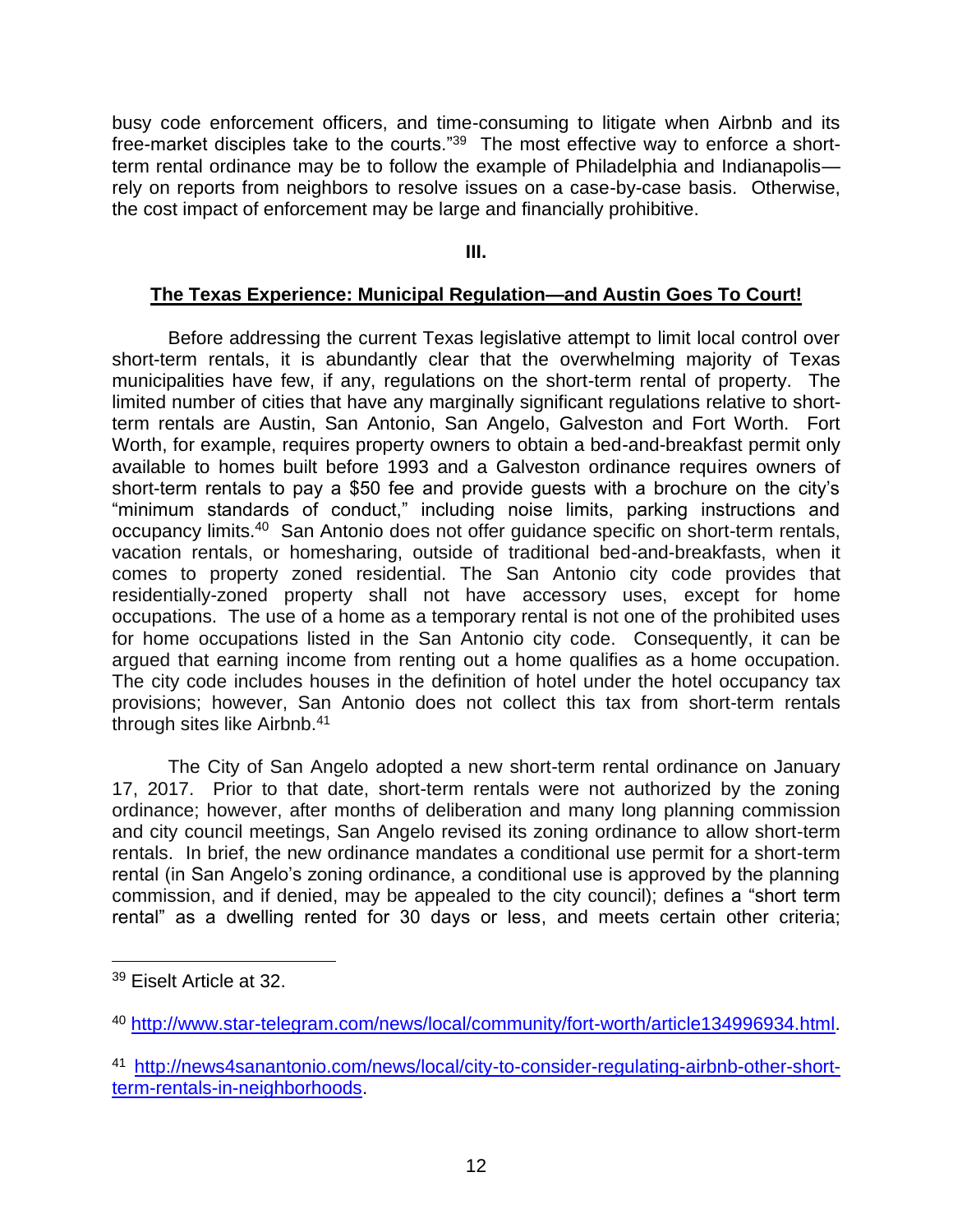implements a parking standard to ensure a minimum amount of parking on the site; mandates no more than two adults per bedroom; outdoor gatherings for parties, picnics, family reunions, and similar activities are limited to the hours of 7:00 a.m. to 10:30 p.m. and may not include more than 20 people total; hotel occupancy tax registration; an annual fire safety inspection; requires that the owner of a short-term rental must designate an "operator" who resides within Tom Green County and a telephone number for that person; the short-term rental may not be located on a street with a pavement width less than 30 feet, although existing registered uses may continue; may not be located within 500 feet of another short-term rental; and posting of certain notices within the short-term rental property.<sup>42</sup> City staff did note several concerns about the draft ordinance, including the 30-foot pavement width issue as well as the 500-foot locational prohibition.

Austin, though, is perhaps light years ahead of any other Texas municipality in terms of the magnitude of regulation of short-term rentals. Whether this is good or bad ultimately will be determined by the state courts. The City of Austin requires residential homeowners to obtain a license prior to leasing out their property for a period of less than 30 days (by definition, a "short-term rental"). The City has established three different categories of short-term rentals and corresponding licenses: Type 1 (owneroccupied residential rentals); Type 2 (residential rentals not part of a multifamily residential use, is not owner-occupied and not associated with an owner-occupied principal residential use); and Type 3 (rentals that are part of a multifamily complex).<sup>43</sup> While the Austin ordinance provides for a fairly detailed licensing and regulatory scheme (licensing, local contacts, occupancy limits, general limitations on uses and prohibited activities on short-term rental properties), a February 2016 short-term rental ordinance amendment was adopted in response to an outcry by neighbors living near short-term rental properties. Perhaps the most controversial provision of that ordinance amendment related to Type 2 rentals, phasing out all such rentals by April 1, 2022.<sup>44</sup>

After the adoption of the February 2016 short-term rental ordinance amendment, several landowners, represented by the Texas Public Policy Foundation, sued the City of Austin, attacking virtually all of the ordinance's provisions.<sup>45</sup> While the "phase out" of

<sup>42</sup> <http://sanangelotx.boardsync.com/Web/UserControls/DocPreview.aspx?p=1&aoid=54> (on-line version of the San Angelo agenda packet for January 17, 2017).

<sup>43</sup> Austin, Tex., Code of Ordinances §§ 25-2-788-790.

<sup>44</sup> *See* Austin, Tex., Ordinance No. 20160223-A.1. The "phase out" provision related to Type 2 short-term rentals is now found in § 25-2-950 of the Austin Code of Ordinances.

<sup>45</sup> *Ahmad Zaatari, et al. v. City of Austin, Texas, and Steve Adler, Mayor of the City of Austin*, Cause No. D-1-GN-16-002620, pending in the 53rd Judicial District Court of Travis County, Texas.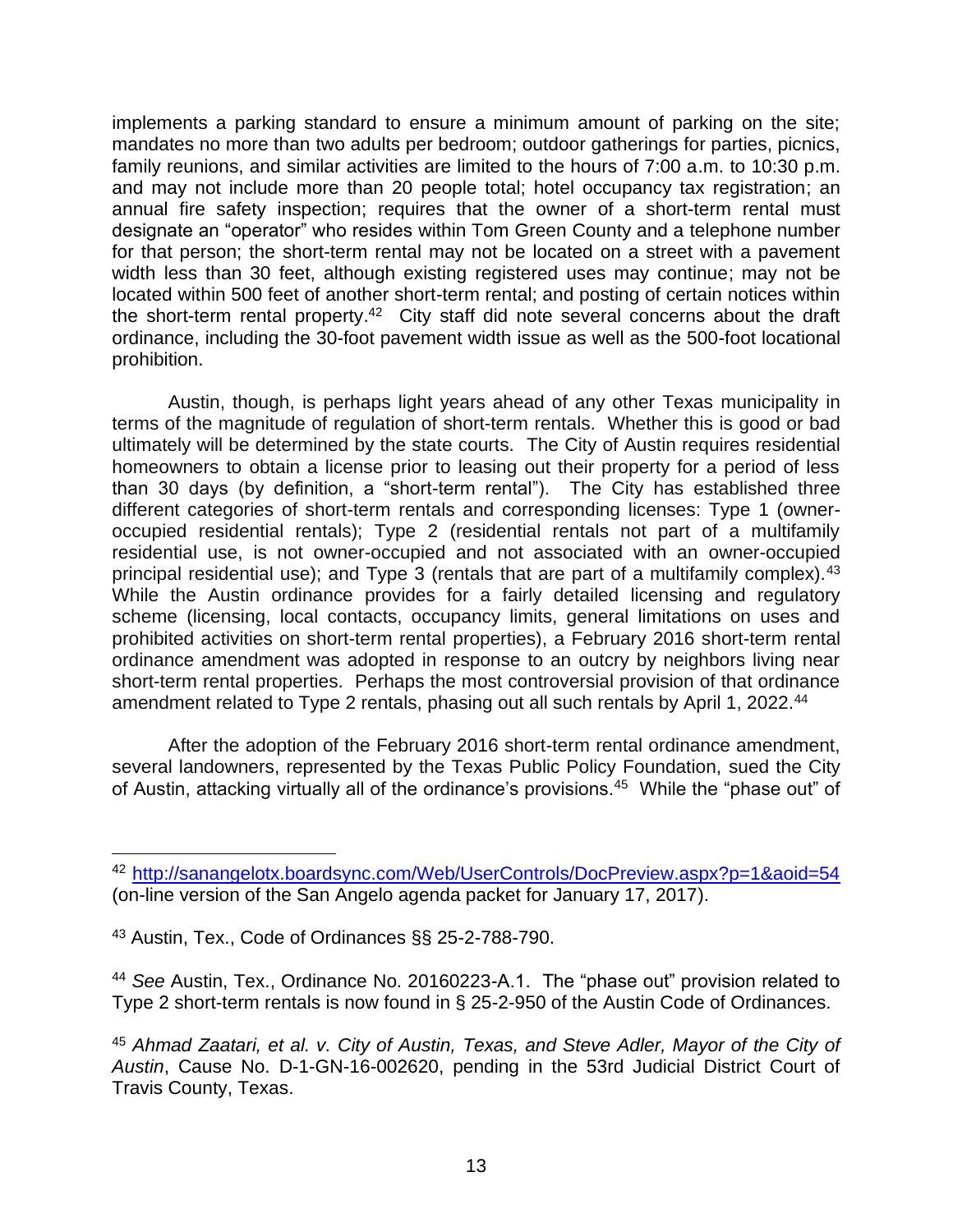Type 2 rentals is alleged to violate state constitutional law<sup>46</sup> (the state constitutional "due course of law" provision, arbitrary and capricious actions by the City, unconstitutional taking of property), much of the plaintiffs' wrath is directed at Section 25-2-795 of the ordinance, $47$  asserting that the occupancy regulatory provisions violate state constitutional equal protection provisions, authorize unreasonable warrantless searches, and exceed the City's constitutional power to zone property.<sup>48</sup>

On October 5, 2016, the attorney general intervened in the Austin lawsuit, alleging the following:

Short-term rentals ("STRs") are an increasingly popular feature of the sharing economy. They allow property owners to earn income by renting spare bedrooms, or their entire homes or apartments. And they provide guests the convenience of staying in a furnished residence. Many turn to STRs for group vacations or extended business travel. They also attract interested homebuyers who wish to explore new neighborhoods and existing homeowners whose homes are under renovation.

The City of Austin . . . now effectively seeks to end STRs in nonowner occupied homes. In Ordinance No. 20160223-A.1 ("Ordinance"), the City halted the issuance of new STR licenses for such residences, imposed strict restrictions on existing licenses, and set a deadline when these licenses would be terminated, except in specified areas. . . . The Ordinance does not purport to compensate affected property owners. Several property owners who rely on income from STRs to pay for their homes filed this lawsuit, alleging that they will be forced to sell their homes as a result of the Ordinance.

<sup>&</sup>lt;sup>46</sup> No federal causes of action are asserted in the lawsuit, thus foreclosing removal to federal court.

<sup>47</sup> Section 25-2-295, "Occupancy Limits for Short-Term Rentals," provides, in part, that not more than two adults per bedroom plus two additional adults may be present in a short-term rental between 10:00 p.m. and 7:00 a.m.; a licensee or guest may not use or allow another to use a short-term rental for an assembly between 10:00 p.m. and 7:00 a.m.; a licensee or guest may not use or allow another to use a short-term rental for an outside assembly of more than six adults between 7:00 a.m. and 10:00 p.m., and an assembly includes a wedding, bachelor or bachelorette party, concert, sponsored event, or any similar group activity other than sleeping.

<sup>48</sup> Interestingly, an article in the *National Review* contends that there have not been significant complaints referred to Austin municipal court for alleged violations of the short-term rental ordinance, and as a consequence, additional regulations by the City are "incentivizing people to act illegally"—if only licensed operators are being regulated, more operators will opt not to be licensed. *See* [http://www.nationalreview.com/article/](http://www.nationalreview.com/article/%20437154/overregulation-austin-texas-tries-shut-down-airbnb)  [437154/overregulation-austin-texas-tries-shut-down-airbnb.](http://www.nationalreview.com/article/%20437154/overregulation-austin-texas-tries-shut-down-airbnb)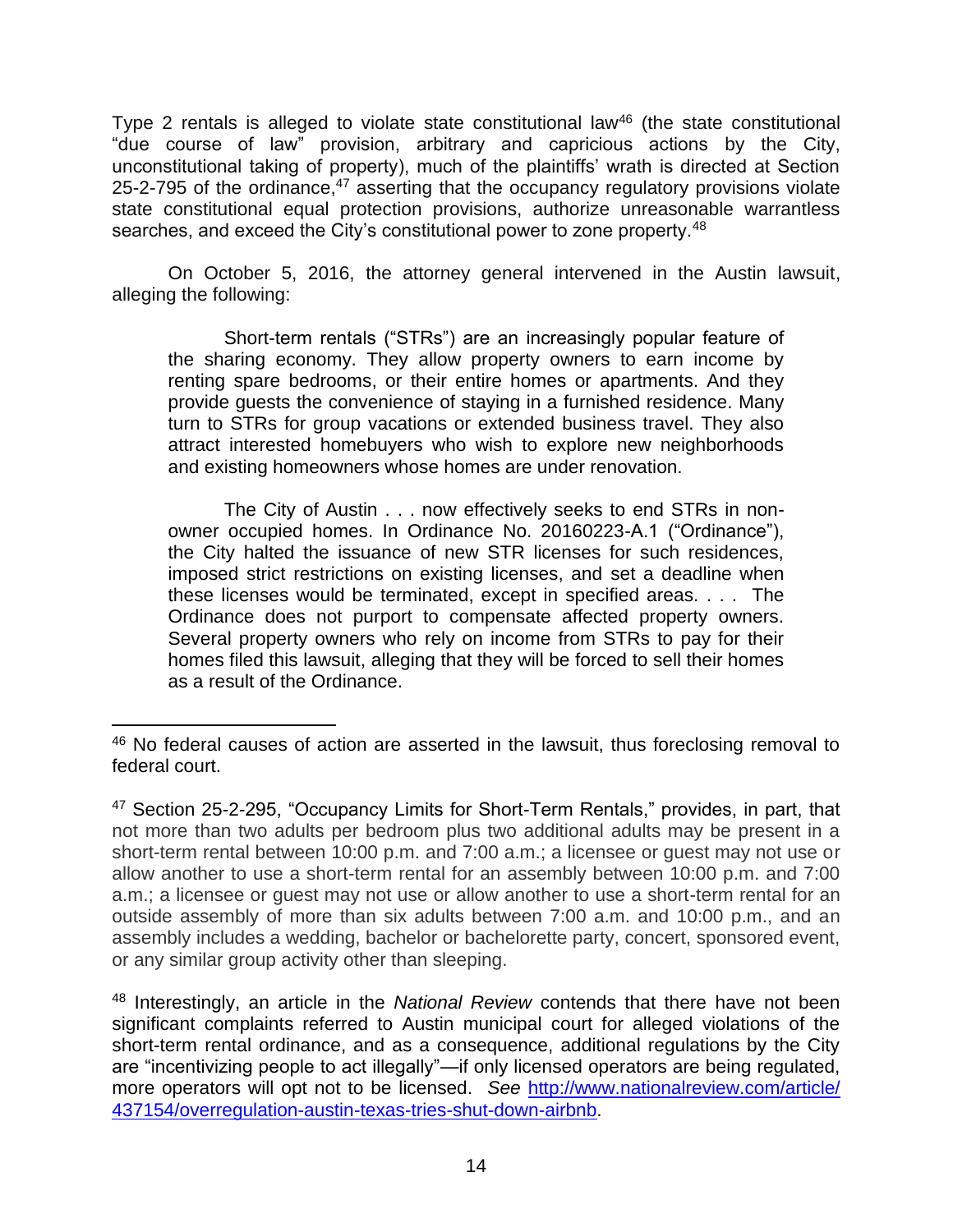Government officials, however, may not use their authority to violate constitutional rights. The Ordinance raises significant constitutional questions, because it functionally ousts homeowners and investors from real property without just compensation. Thus, Texas intervenes.<sup>49</sup>

The attorney general contends that the Austin short-term rental ordinance constitutes an unconstitutional regulatory taking of property under both state and federal law, depriving owners of their reasonable, investment-backed expectations—that is, the loss of future short-term rental income reduces the value of the property and without the short-term rental income, the plaintiffs "lack the means to pay their property taxes, mortgages, maintenance, and expenses on their homes. . . . Thus, a question is presented as to whether the City may pull the rug from under homeowners who invested in STR properties."<sup>50</sup>

**IV.**

#### **The Limited Texas Case Law to Date**

While the *Zataari* lawsuit ultimately may define the parameters of the state and federal constitutional and regulatory issues associated with short-term rentals in Texas, other Texas case law on point is sparse. In Friedman v. Rozzlle,<sup>51</sup> an unreported Corpus Christi Court of Appeals case, Gail Rozzlle, the owner of a home in Sun Harbour Cottages in Rockport and the operator of a business that rented cottages there for nineteen years, filed a lawsuit against the property owners' association and the homeowners in the Sun Harbour subdivision. Ms. Rozzlle sought a determination of whether Section 11.3, the short-term rental provision of the Declaration of Covenants, Conditions, and Restrictions for Sun Harbour, should be enforced. Section 11.3 provided, in part, that the term of any lease of a residence may not be for a period of less than thirty 30 days, with no transient tenancy or occupancy and no hotel purposes allowed.<sup>52</sup> Ms. Rozzlle claimed that the homeowners consented to and waived any right to object to the use of the Sun Harbour cottages for short-term rentals and requested that the trial court declare Section 11.3 unenforceable, void, and waived by the homeowners.<sup>53</sup>

<sup>52</sup> *Id*. at \*1.

<sup>53</sup> *Id*.

<sup>49</sup> *Zaatari* lawsuit, *supra* note 45, Plea in Intervention of Texas, at 1-3.

<sup>50</sup> *Id*. at 7.

<sup>51</sup> 2013 WL 6175318 (Tex.App.—Corpus Christi 2013, pet. denied).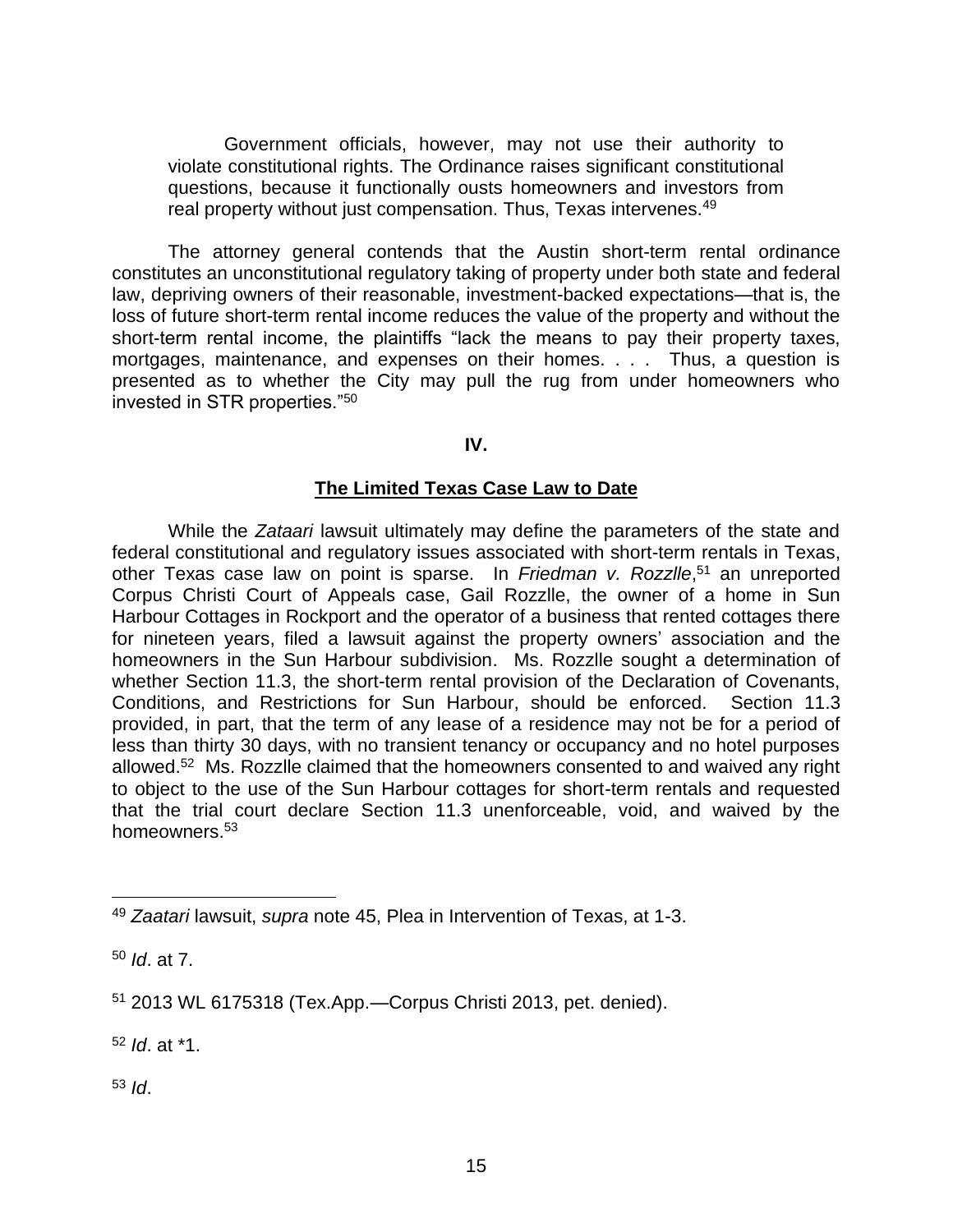Ms. Friedman answered and filed a counter-claim against Ms. Rozzlle and a cross-claim against the property owners' association and all other homeowners, asserting that they had violated the short-term rental provision. Ms. Friedman claimed that the homeowners "continued to offer their properties for short-term rental" and that the property owners' association had "taken no steps to stop this ongoing violation." 54

At a summary judgment hearing, the trial court determined that violations of the short-term rental prohibition in Section 11.3 were extensive and material, concluding that the homeowners' acquiescence in these violations of Section 11.3 amounted to an abandonment of the provision or a waiver of the right to enforce it. Specifically, the evidence showed that the homeowners in the subdivision had rented properties on a short-term basis for over a decade, signs had been posted throughout the subdivision about the availability of short-term rentals, both Ms. Rozzlle and Ms. Friedman had short-term rented their cottages, and association meetings had occurred where shortterm rentals were discussed and no objections had been raised.<sup>55</sup> The appellate court affirmed the trial court, similarly holding that the short-term rental prohibition in the covenants was void.

In the next case to address short-term rentals, the Austin Court of Appeals in 2015, in another unpublished decision, held that a subdivision's restrictive covenants were unenforceable relative to short-term rentals by residents of the subdivision. In Zgabay v. NBRC Property Owners Association,<sup>56</sup> an issue arose whether the restrictive covenants in the River Chase subdivision in Austin, which provided that properties in the subdivision are only to be used "for single family residential purposes," prohibited the short-term rental of homes in the subdivision. The Zgabays bought land in the subdivision in 2000, built a house on it, and lived there for a number of years. In 2014, they began to rent the house when they were not in occupancy, for terms of fewer than thirty days. They later moved to a different home, retaining their house in the subdivision as a rental property. At the time of trial, the house was rented under a oneyear lease, and the Zgabays intended to continue advertising and renting the house for varying lengths of time, paying hotel and lodging taxes when the house was rented for fewer than thirty days. In 2014, the homeowners association demanded that the Zgabays cease short-term and vacation rentals and online advertising of their property, asserting that such use was in violation of the restrictive covenants.<sup>57</sup>

The Zgabays responded by filing suit, seeking declaratory relief that the restrictive covenants do not prohibit short-term rentals or otherwise restrict rentals

<sup>54</sup> *Id*.

<sup>55</sup> *Id*. at \*4-5.

<sup>56</sup> 2015 WL 5097116 (Tex.App.—Austin 2015, pet. denied).

<sup>57</sup> *Id*. at \*1.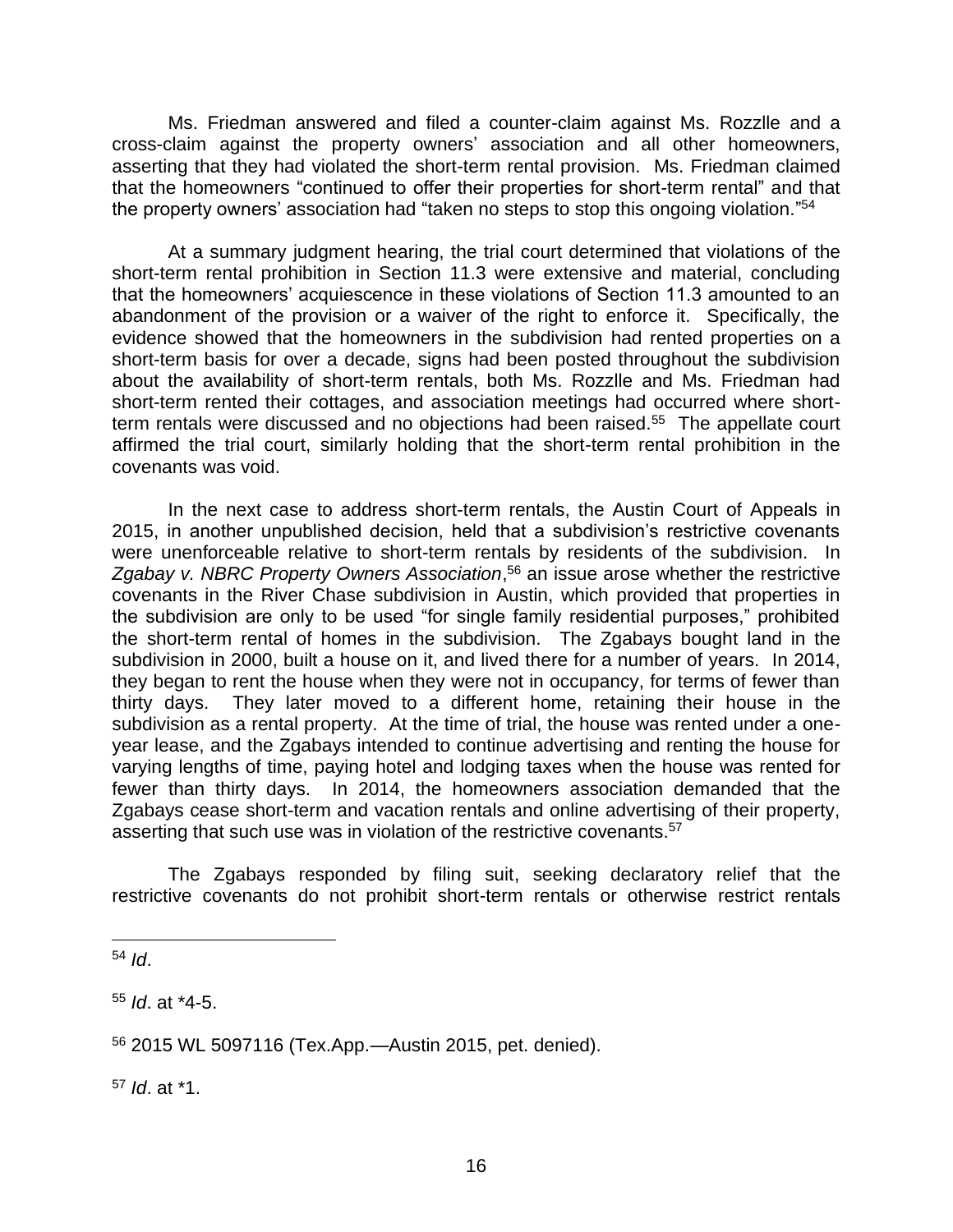based on duration, and that renting the house to an individual or single family for residential use is considered a "single family residential purpose" that is allowed under the restrictive covenants. Although the association was successful in the trial court, the appellate court reversed and utilized the general rules of contract construction when interpreting the applicable restrictive covenants.<sup>58</sup> In this litigation, the court wrote that when a restrictive covenant may reasonably be interpreted in more than one wav, it is ambiguous, and the court should resolve all doubts in favor of the free and unrestricted use of property, strictly construing any ambiguity against the party seeking to enforce the restriction. Here, the court wrote the Zgabays' house may be used "for single family residential purposes." The homeowners association "asserts that short-term rental of a property is not single family residential use; the Zgabays assert that rental of the property by an individual or a family, regardless of the term of the lease, is a single family residential purpose."<sup>59</sup> Since the restrictive covenants did not define "single family residential purposes," the appellate court concluded: (1) the leasing or renting of residences in the subdivision is permissible, (2) the covenants themselves do not place any limit on the duration of the leasing of a residence, and (3) the drafters were familiar with the concept of time limits with regard to uses that may be made of structures in the subdivision and did not impose any duration limits with regard to the leasing of homes. Under these circumstances, the absence of a specific minimum duration for leasing at best renders the restrictive covenants ambiguous. Therefore, the court was compelled to resolve the ambiguity against the homeowners association and in favor of the Zgabays' free and unrestricted use of their property.<sup>60</sup>

The last case, which is reported, is *Village of Tiki Island v. Ronquille*, <sup>61</sup> involved the adoption of a new prohibition on short-term rentals in the Galveston County community. In this litigation, the plaintiffs, property owners in the Village contended that they had been able to engage in short-term leases and rentals of their property for more than 20 years, until such time as the Village adopted an ordinance prohibiting short-term rentals in 2014. Upon adoption of the ordinance, the plaintiffs filed suit, contending that the prohibition of short-term rentals constituted a regulatory taking of their property.<sup>62</sup> Interestingly, the Village "grandfathered" fifteen properties from the prohibition because those properties had been used for short-term rentals before March 1, 2011, and were current in payment of taxes to the Village and the State of Texas.<sup>63</sup>

<sup>59</sup> *Id*.

<sup>60</sup> *Id*. at \*3.

<sup>61</sup> 463 S.W.3d 562 (Tex.App.—Houston [1st Dist.] 2015, no pet.).

<sup>62</sup> *Id*. at 564-65.

<sup>63</sup> *Id.* at 568. The record is not especially clear why those properties beginning shortterm rentals between March 1, 2011, and May 20, 2014 (the date of adoption of the

<sup>58</sup> *Id*. at \*2.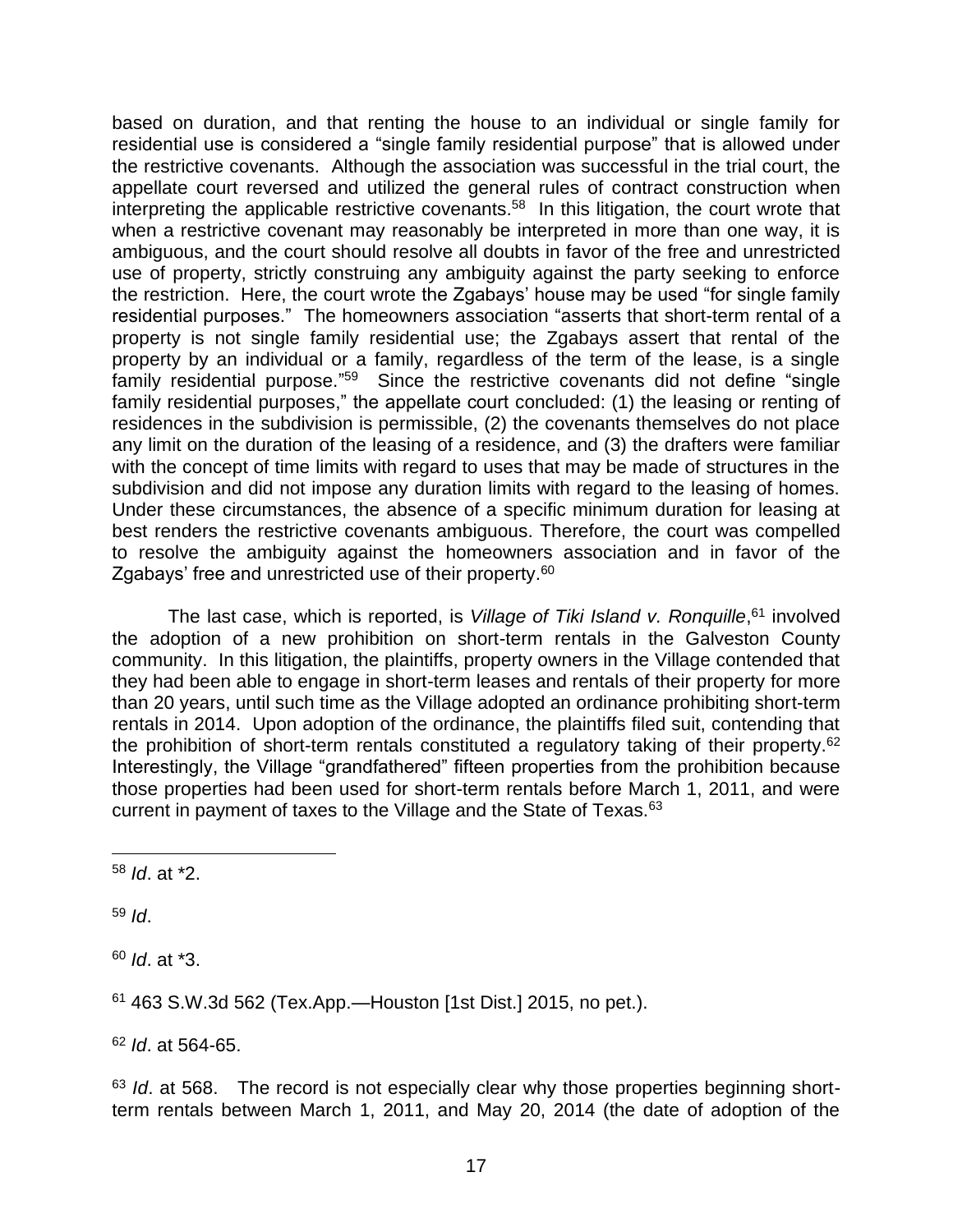The trial court entered a temporary injunction on behalf of the plaintiffs, and on appeal the court determined that it lacked jurisdiction to address the injunction for four of the plaintiffs, but affirmed the injunction for one plaintiff, holding that she had

presented evidence that the enactment of [the short-term rental prohibition ordinance] had an economic impact on the value of her property, and that she had a reasonable, investment-back expectation that she could engage in short-term rentals. [Her] allegations and evidence, taken as true and construed liberally in her favor, establish a viable takings claim for which the Village's sovereign immunity is waived. $64$ 

It is interesting to note that the *Tiki Island* case involved an interlocutory appeal of an injunction, not a ruling on the merits of the case. Specifically, footnote 7 of that opinion states:

We do not opine on the reasonableness of the short-term rental ordinance or whether [the plaintiff] can ultimately establish a regulatory takings. Our holding here is limited to the conclusion that [she] presented sufficient evidence to support the trial court's finding of a probable right of recovery.<sup>65</sup>

Notwithstanding the express limited nature of the appellate court's holding in the *Tiki Island* lawsuit, the attorney general's Plea in Intervention in the *Zaatari<sup>66</sup>* case characterizes the *Tiki Island* holding quite differently:

Recently, the First Court of Appeals held that an STR ordinance in the Village of Tiki Island constituted a regulatory taking. The court considered the economic impact of the ordinance and its interference with reasonable, investment-back expectations. As to the former, it found that the loss of future STR income reduced the value of the homeowner's property. And as to the latter, it concluded that there was a reasonable investment-backed expectation based on the ability to offer STRs before the ordinance.<sup>67</sup>

ordinance), were not likewise "grandfathered." The Mayor did attempt an explanation, though, on particular houses. *Id*.

<sup>64</sup> *Id*. at 582.

<sup>65</sup> *Id*. at 582 n.7.

<sup>66</sup> *Zaatari* lawsuit, *supra* note 45.

<sup>67</sup> *Id*., Plea in Intervention of Texas at 6 (citations omitted).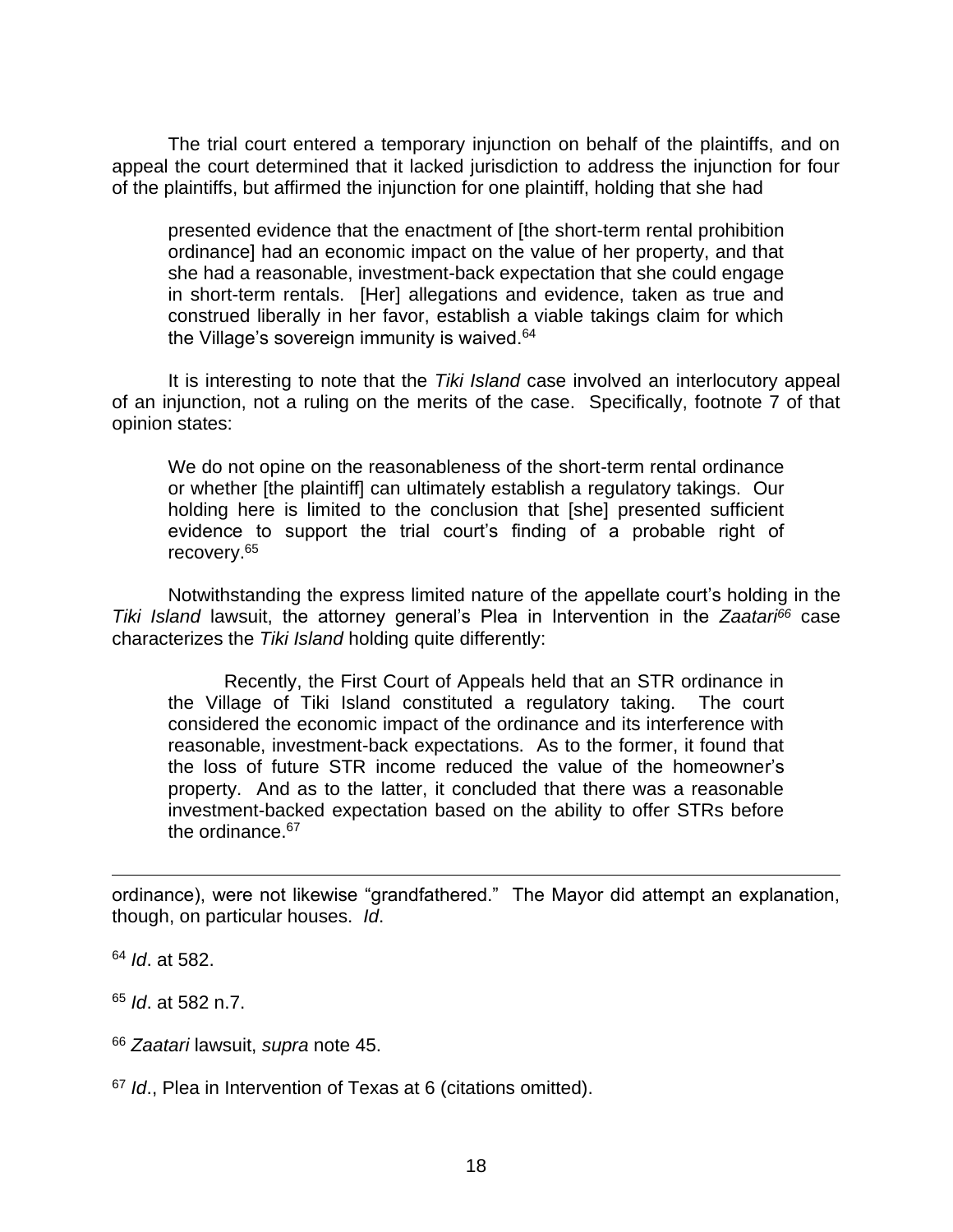The attorney general's interpretation of *Tiki Island* seems to contradict the express holding of the appellate court—the appellate court opted not to opine on the ultimate legal issues in the case, and the attorney general concluded in its Plea in Intervention in *Zaatari* that the appellate court in fact had determined that the Village of Tiki Island's short-term rental ordinance was an unconstitutional regulatory taking of property.

As a review of the foregoing case authority clearly reflects, Texas courts, perhaps contrary to the representations of the attorney general, have not addressed "head on" municipal prohibitions of short-term rentals or the extent to which a municipality may regulate them. But, it may all be moot (or mostly moot), if Senate Bill 451 is enacted by the Texas Legislature.

#### **V.**

#### **Senate Bill 451**

Senate Bill 451, introduced this year in the 85th Texas Legislature by North Richland Hills State Senator Kelly Hancock, would prevent Texas cities and counties from banning or restricting short-term rentals of property. SB 451 would amend Chapter 250 of the Texas Local Government Code, "Miscellaneous Regulatory Authority of Municipalities and Counties," by adding a new Section 250.008, "Regulation of Short-Term Rentals."

In brief, a "short-term rental" is defined to mean "a residential property, including a single-family dwelling or a unit in a condominium, cooperative, or time-share, that is rented wholly or partly for a fee for a period not longer than 30 consecutive days." According to SB 451, a municipality or county could not "adopt or enforce a local law that expressly or effectively prohibits the use of a property as a short-term rental" and "may not adopt or enforce a local law that restricts the use of or otherwise regulates a short-term rental based on the short-term rental's classification, use, or occupancy."

SB 451 also would authorize adoption and enforcement of certain short-term rental ordinance regulations, including those addressing: fire and building codes; health and sanitation; traffic control; and solid or hazardous waste and pollution control. It would be permissible for a local government to require the designation of an emergency contact for the property. One of the provisions of the bill would permit local governments to regulate the short-term rental of property to sex offenders or to those who sell illegal drugs or alcohol to guests, or use the property for a sexually oriented business purpose.

Reaction to the bill has been mixed. Critics say the bill will lower property values and allow Texans to rent houses to people who might host disruptive parties and increase traffic in their neighborhoods. Proponents believe the bill will protect landowners from strict local laws that infringe on property rights while still allowing local